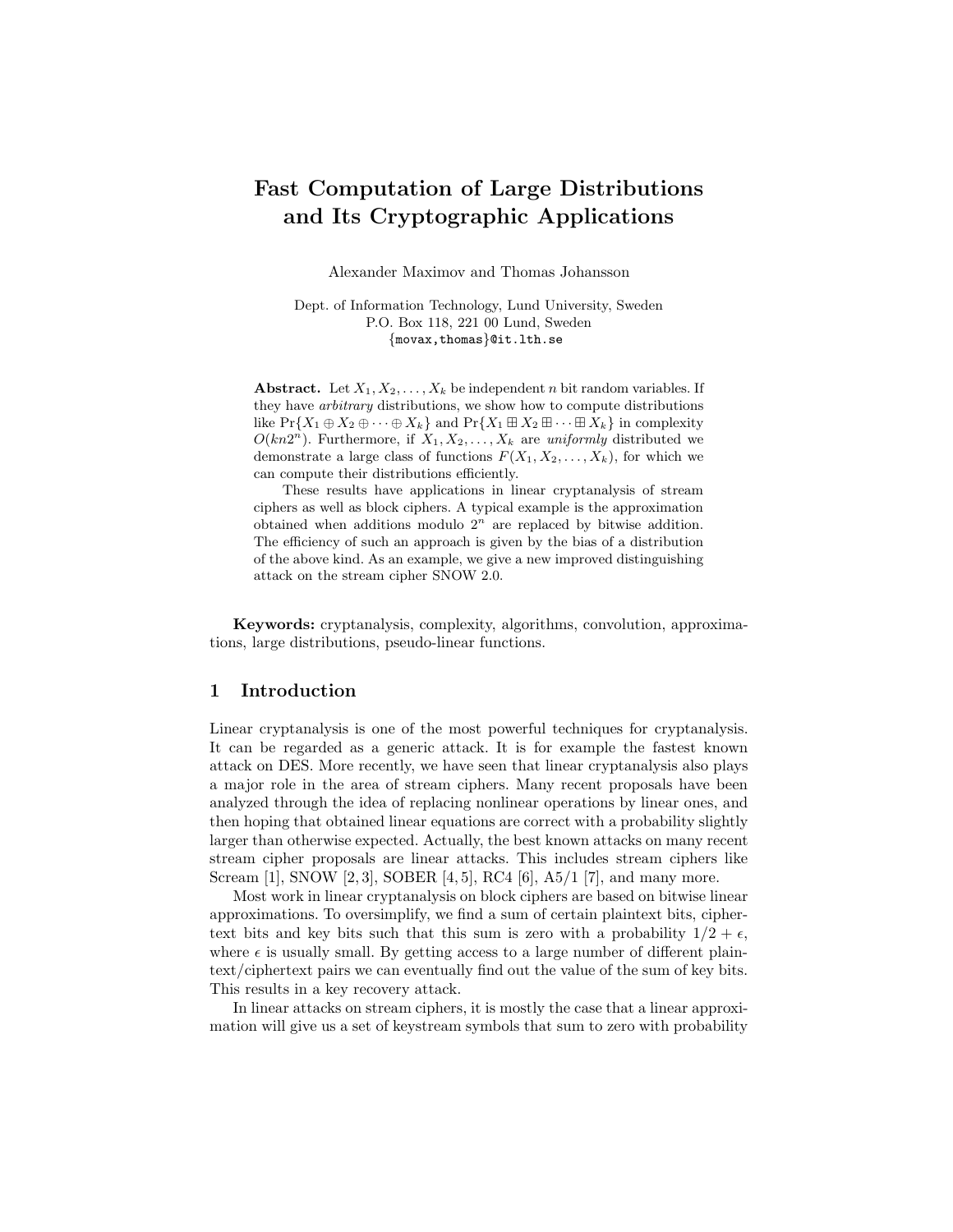$1/2 + \epsilon$ . Since no key bits are involved in the expression, this gives us a distinguishing attack. In some linear attacks on stream ciphers, one has moved from the binary alphabet to instead consider a sum of variables defined over a larger set. For example, we can consider a sum of different bytes from keystream sequence if it is byte oriented. Distinguishers based on symbols from a larger alphabet have been considered in for example [8–10].

It is clear that moving to a larger alphabet gives improved results. However, the computational complexity of finding the result increases. To be a bit more specific, assume for example that the operation  $X_1 \boxplus X_2$  is replaced by  $X_1 \oplus X_2$ , where  $\boxplus$  denotes mod  $2^n$  addition. The usefulness of such an approximation is given by the distribution  $Pr\{(X_1 \boxplus X_2) \oplus (X_1 \oplus X_2) = \gamma\}$ . However, the complexity of computing this distribution can be large. For example, for  $n = 32$ bits a straight forward approach would require complexity  $2^{64}$ , an impossible size to implement.

Several previous papers studied related problems. For example, in [11] differential properties of addition, such as  $DC^+(\alpha, \beta \to \gamma) := Pr\{(x \boxplus y) \oplus ((x \oplus \alpha) \boxplus$  $(y \oplus \beta)$ ) =  $\gamma$ , were studied in details, including different useful and efficient computational algorithms. There are a few other results where different classes of similar functions (mostly related to differential properties) were achieved, e.g., in [12–14], and others. However, these papers focus only on a small class of functions, which can be regarded as a subclass of the functions studied in this paper, refered to as pseudo-linear functions. Moreover, our main concern is the algorithms on large distribution tables, i.e., to provide a practical tool for cryptanalysis over large distributions (or a large alphabet). When, for example, the probability space is  $|Q| = 2^{32}$ , our algorithms and data structures allow us to store and perform the most common operations over such huge distributions, with a reasonable time on a usual PC.

Consider  $X_1, X_2, \ldots, X_k$  to be independent n bit random variables. If they have *arbitrary* distributions, we show how to compute distributions like  $Pr{X_1 \oplus Y_2}$  $X_2\oplus\cdots\oplus X_k$  and  $Pr\{X_1\boxplus X_2\boxplus\cdots\boxplus X_k\}$  in complexity  $O(kn2^n)$ . For example, we compute the distribution  $Pr\{(X_1 \boxplus X_2) \oplus (X_1 \oplus X_2) = \gamma\}$  in complexity  $2^{37} \cdot c$ for some small c. The presented algorithms makes use of techniques from Fast Fourier Transform and Fast Hadamard Transform. Although some of these techniques were also mentioned in a recent paper [15], we include the full approach for completeness. We show how they can be performed when more complicated data structures are used, introduced due to a high memory complexity.

Next, if  $X_1, X_2, \ldots, X_k$  are *uniformly* distributed we demonstrate a large class of functions  $F(X_1, X_2, \ldots, X_k)$ , for which we can compute the distribution  $Pr{F(X_1, X_2, ..., X_k) = \gamma}$  efficiently. Here, the algorithms are based on performing a combinatorial count in a bitwise fashion, taking the "carry depth" into account. These results give us efficient methods of calculating distributions of *certain* functions  $F(X_1, X_2, \ldots, X_k)$ . Fortunately, this includes many functions that appear in linear analysis of ciphers.

As an example, we show an application in linear cryptanalysis of stream ciphers. A typical operation is the approximation obtained when additions modulo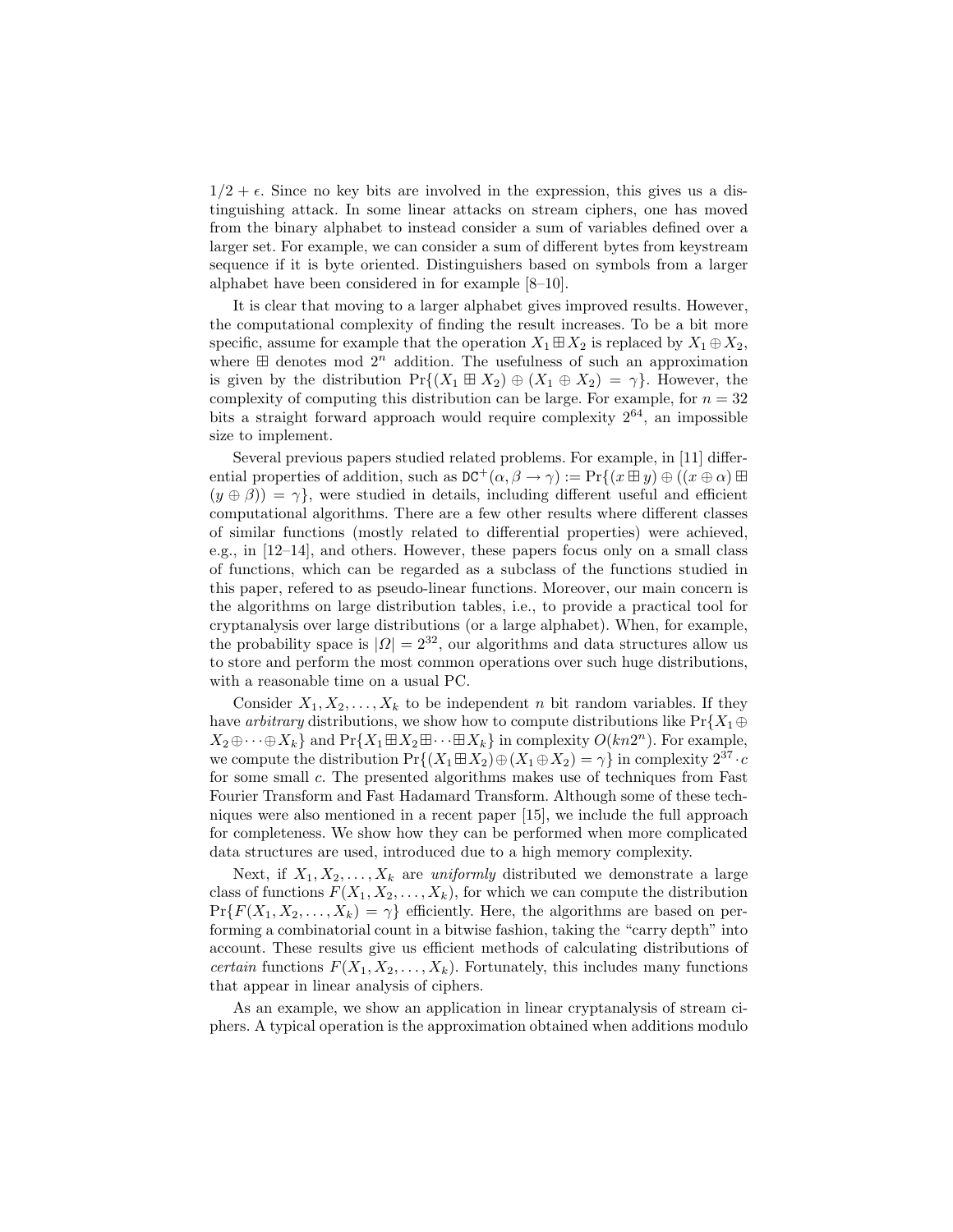$2<sup>n</sup>$  are replaced by bitwise addition. The efficiency of such an approach is given by the bias of a distribution of the above kind. In our example, we give a new improved distinguishing attack on the stream cipher SNOW 2.0.

In Section 2 we define a pseudo-linear class of functions and derive an algorithm to calculate their distributions. In Section 3 we show how a convolution of several distributions can be calculated efficiently. In Section 4 an application example of our approach to attack SNOW 2.0 is given. Finally, we summarize our results and make conclusions.

## **2 A Pseudo-Linear Function Modulo 2***<sup>n</sup>* **and Its Distribution**

For notation purposes we denote  $n$ -bit variables by a capital letter  $X$ , and 1-bit variables by a small letter  $x$ . Individual bits of  $X$  in a vector form are represented as  $X = \overline{x_{n-1} \dots x_1 x_0}$ . By  $X[a : b]$  we denote an integer number of the form  $\overline{x_b \dots x_{a+1} x_a}$ . If  $Y = \overline{y_{m-1} \dots y_0}$ , then  $X||Y = \overline{x_{n-1} \dots x_0 y_{m-1} \dots y_0}$  is another integer number *(concatenation)*. We use  $\oplus$  and  $\oplus$  to denote arithmetical addition and subtraction modulo  $2<sup>n</sup>$ , respectively. However, when the inputs to a function  $F(\cdot)$  are from the ring  $\mathbb{Z}_{2^n}$ , we assume '+' to be an addition in the ring as well. Matrix multiplication is denoted as ' $\times$ '. When ' $\cdot$ ' is applied to two vectors, then it denotes element-by-element multiplication of corresponding positions from the vectors.

### **2.1 A Pseudo-Linear Function Modulo 2***<sup>n</sup>*

Let X be a set of k uniformly distributed n-bit (nonnegative) integer random variables  $\mathcal{X} = \{X_1, \ldots, X_k\}, X_i \in \mathbb{Z}_{2^n}$ . Let C be a set of *n*-bit constants  $\mathcal{C} = \{C_1, \ldots, C_l\}$ . Let  $T_i$  be some symbol or expression on X and C. We define *arithmetic*, *Boolean*, and *simple terms* as follows.

**Definition 1.** *Given*  $\mathcal X$  *and*  $\mathcal C$  *we say that: (1)*  $\mathcal A$  *is an 'arithmetic term', if it has only the arithmetic* + *operator between the input terms (e.g.,*  $\mathcal{A} = T_1 + T_2 + T_3$ ...*); (2)* B *is a 'Boolean term' if it contains only bitwise operators such as NOT, OR, AND, XOR, and others*  $(e.g., \mathcal{B} = (\overline{T_1} \oplus T_2) | T_3 \& \overline{T_4} ...$ *; (3) S is a 'simple term' if it is a symbol either from*  $X$  *or*  $C$  *(e.g.,*  $S = X_i$ *).* 

Next, we define a *pseudo-linear function modulo*  $2^n$ .

**Definition 2.**  $F(X_1, \ldots, X_k)$  *is called a 'pseudo-linear function modulo*  $2^n$ ' *(PLFM) on*  $X$  *if it can recursively be expressed in arithmetic (A), Boolean (B),* and simple  $(S)$  terms <sup>1</sup>. We also refer the number of A, B, and S terms to be a*,* b*, and* s*, respectively.*

 $1$  Note that a PLFM is a T-function [16], but not vice versa.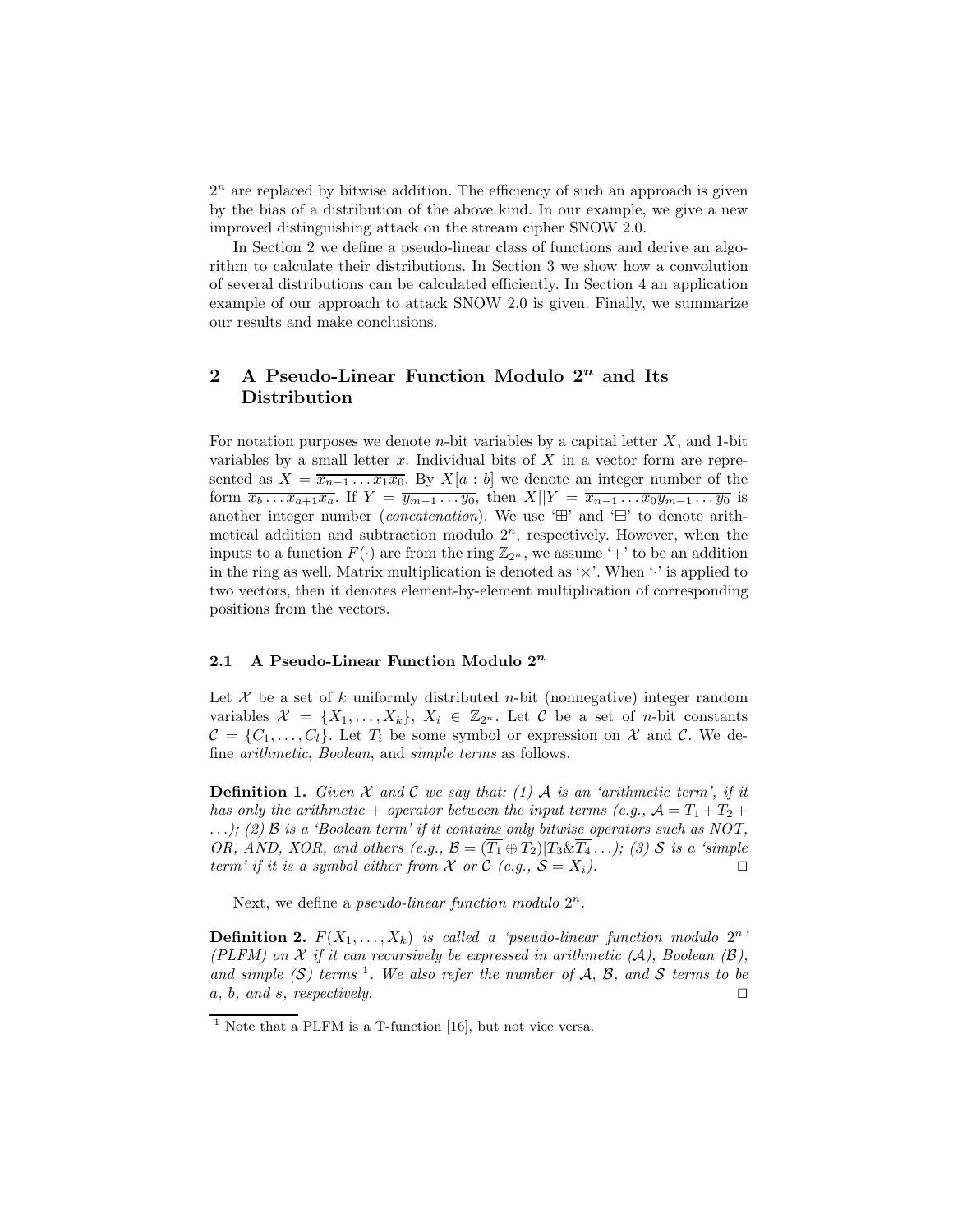Note, if a given function contains a subtraction  $\Xi$ , then it can easily be substituted by  $\boxplus$  using

$$
X \boxminus Y \equiv X \boxplus (\text{ NOT } Y) \boxplus 1 \mod 2^n,
$$
 (1)

which is valid in the ring modulo  $2^n$ . Note that the number of  $\mathcal{A}$ -terms does not grow during the substitution

As an example, let us consider a linear approximation of a modulo sum of the following kind ' $X_1 \boxplus X_2 \boxplus X_3 \to X_1 \oplus X_2 \oplus X_3 \oplus N'$ ', where N is the noise variable introduced due to the approximation. The expression for the noise variable is a PLFM:  $N = F(X_1, X_2, X_3) = (X_1 + X_2 + X_3) \oplus X_1 \oplus X_2 \oplus X_3.$ 

Finding the distribution of such an approximation could be the bottleneck in cryptanalysis work. The trivial algorithm for solving this problem would be as follows.

- 
- $\begin{array}{ll} \text{1.} & \text{Loop for all}\,\,\, (X_1,X_2,X_3)\in \mathbb Z_{2^n}^3,\ 2. & \text{I}^{\text{I}}[(X_1\boxplus X_2\boxplus X_3)\oplus X_1\oplus X_2\oplus X_3] + +; \end{array}$

After termination of the algorithm we have  $Pr{N = \gamma} = T[\gamma]/2^{3n}$ . The complexity of this classical solution when the variables are 32-bits integers, is  $O(2^{96})$ , infeasible for a common PC. Instead, we suggest another principle to solve this problem, as follows.

1. for 
$$
\gamma = 0 \ldots 2^n - 1
$$

2.  $T[\gamma] =$  some combinatorial function.

In the upcoming section we show how this combinatorial function is constructed.

#### **2.2 Algorithm for Calculating the Distribution for a PLFM**

The problem we are considering in this subsection is the following. Given a PLFM  $F(X_1, X_2, \ldots, X_k)$  on X and C, we want to calculate the probability  $Pr{F(X_1, X_2, ..., X_k) = \gamma}$ , for a fixed value  $\gamma$ , in an efficient way.

Let some arithmetic term A have  $k^+$  operators '+', i.e.,  $\mathcal{A} = T_0 + T_1 + \ldots + T_k$ , where  $T_i$  are some other terms, possibly  $\beta$  or  $\beta$ . Then, considering 1-bit inputs, the evaluation of the A term can, potentially, produce the *local* maximum carry value  $\omega_{\text{max}} = \lfloor \frac{k^+ + 1}{2} \rfloor$ . This carry value at some bit t can influence on the next bits of the sum at positions  $t + 1$ ,  $t + 2$ , etc. Therefore, the maximum carry value  $\sigma_{\text{max}}$  at every bit t of the sum for A is then derived as the minimum integer solution for the equation  $\sigma_{\text{max}} = \lfloor (k^+ + 1 + \sigma_{\text{max}})/2 \rfloor$ . Thus, for every arithmetic term  $A_i$  the *maximum local carry value* is

$$
\sigma_{i\text{max}} = k_i^+, \tag{2}
$$

where  $k_i^+$  is the number of additions in  $A_i$ .<br>For any t-bit truncated input tuple  $(X_1, \ldots, X_k)$  to the function  $F(\cdot)$  we can define *a tuple of local carry values* for each of the  $A_i$ -terms, as follows:

$$
\Psi|_{t} = (\sigma_1, \sigma_2, \dots, \sigma_a)|_{t},\tag{3}
$$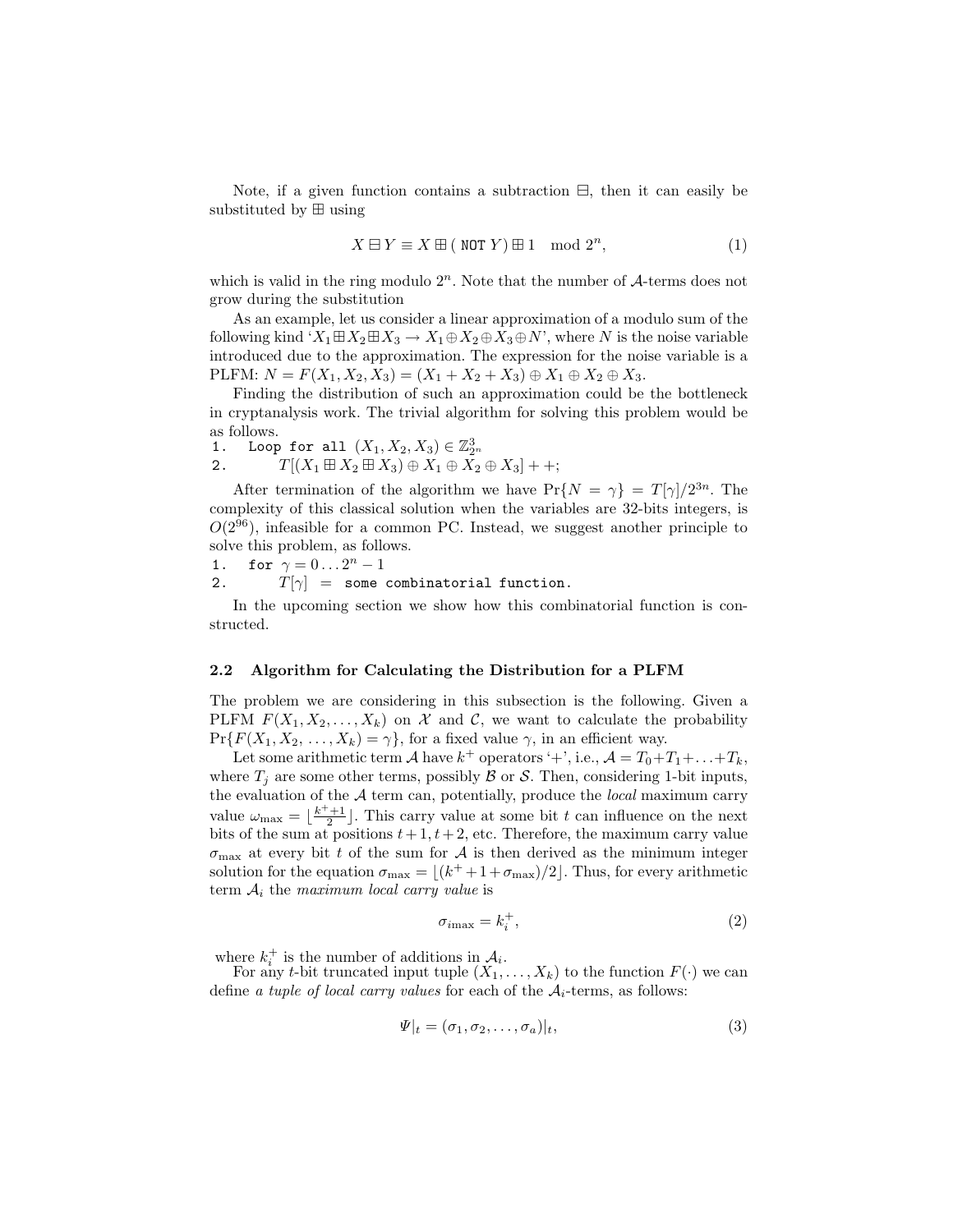where  $\sigma_i$  is the corresponding local carry value for the  $A_i$ -term, when the inputs are t-bit truncated, and it can also be expressed as

$$
\sigma_i|_t = \left(\sum_{j=0}^{k_i^+} (T_{i,j}(X_1,\ldots,X_k) \mod 2^t)\right) \text{ div } 2^t,
$$
 (4)

when  $A_i = T_{i,0} + ... + T_{i,k}$ .

Assume there is an oracle  $P_t(\Psi_0, \gamma)$  which can tell us the number of choices of the tuple  $(X_1[0:t-1],...,X_k[0:t-1])$  out of  $2^{t\cdot k}$  possible combinations, such that for each choice the function  $F$  produces a required vector of local carry values  $\Psi|_t = \Psi_0$ , and the condition  $F(X_1, \ldots, X_k) = \gamma \mod 2^t$  is satisfied, i.e.  $F(X_1,\ldots,X_k)[0:t-1]=\gamma[0:t-1]$ . The probability we are seeking can now be written as

$$
\Pr\{F(X_1, ..., X_k) = \gamma\} = \frac{1}{2^{k \cdot n}} \sum_{\Psi} P_n(\Psi, \gamma).
$$
 (5)

It remains to show how to construct the oracles  $P_t(\Psi_0, \gamma)$ . Assume we know the answer  $P_t(\Psi_0, \gamma)$  for every  $\Psi_0$ . When  $\Psi|_t = \Psi_0$  is fixed, then, by trying all combinations for  $t^{\text{th}}$  bits of the inputs, i.e., testing each k-bit vector  $(X_1[t :$  $t, \ldots, X_k[t : t]$ , we can calculate the exact value of  $F(X_1, \ldots, X_k)[t : t]$ , as well as the exact resulting local carries vector  $\Psi|_{t+1}$ . Clearly, the oracle  $P_{t+1}(\Psi', \gamma)$ makes calls to  $P_t(\Psi_0, \gamma)$ , for various values of  $\Psi_0$ . That relation is linear, and can easily be represented in a matrix form. For this purpose, let us introduce a one-toone *index mapping function*  $\text{Index}(\Psi) : (\sigma_1 \times \sigma_2 \times ... \times \sigma_a) \to \theta \in [0 ... \theta_{\text{max}}-1],$ as follows.

$$
\begin{aligned} \text{Index}(\Psi) &= \left( (\sigma_1 \cdot (\sigma_{2\text{max}} + 1) + \sigma_2) \cdot (\sigma_{3\text{max}} + 1) + \sigma_3 \right) \cdot \dots \\ \theta_{\text{max}} &= \prod_{j=1}^a (\sigma_{j\text{max}} + 1) = \prod_{j=1}^a (k_j^+ + 1). \end{aligned} \tag{6}
$$

Now,  $P_t(\Psi, \gamma)$  for all  $\Psi$  can be regarded as a vector  $\left(P_t(\texttt{Index}^{-1}(0), \gamma), \ldots, \gamma\right)$  $P_t(\texttt{Index}^{-1}(\theta_{\text{max}}-1), \gamma)$ , also referred for simplicity as  $P_t$ , for all the consecutive valid tuples  $\Psi$ . The transformation from  $P_t$  to  $P_{t+1}$  is a linear function, i.e., it can be written as

$$
P_{t+1} = M_{\gamma_t|t} \times P_t,\tag{7}
$$

where  $M_{\gamma_t|t}$  is some fixed *connection matrix* of size  $(\theta_{\text{max}} \times \theta_{\text{max}})$ , which, in general, is different for different t's. It depends on the  $t<sup>th</sup>$  bits of the constants involved in  $F(\cdot)$ , and it also depends on the value of the  $t<sup>th</sup>$  bit  $\gamma_t$  from the given γ, since the oracle  $P_{t+1}(\Psi, \gamma)$  must satisfy  $\gamma$  taken modulo  $2^{t+1}$  as well. If the input variables are 0-truncated, then the only one vector  $\Psi|_0 = (0, 0, \ldots, 0)$  of local carry values is possible, i.e.,  $P_0 = (1 \ 0 \ \ldots \ 0)$ . Therefore, we assign the oracle  $P_0$  to be just a zero vector, but  $P_0(0, \gamma) = 1$ .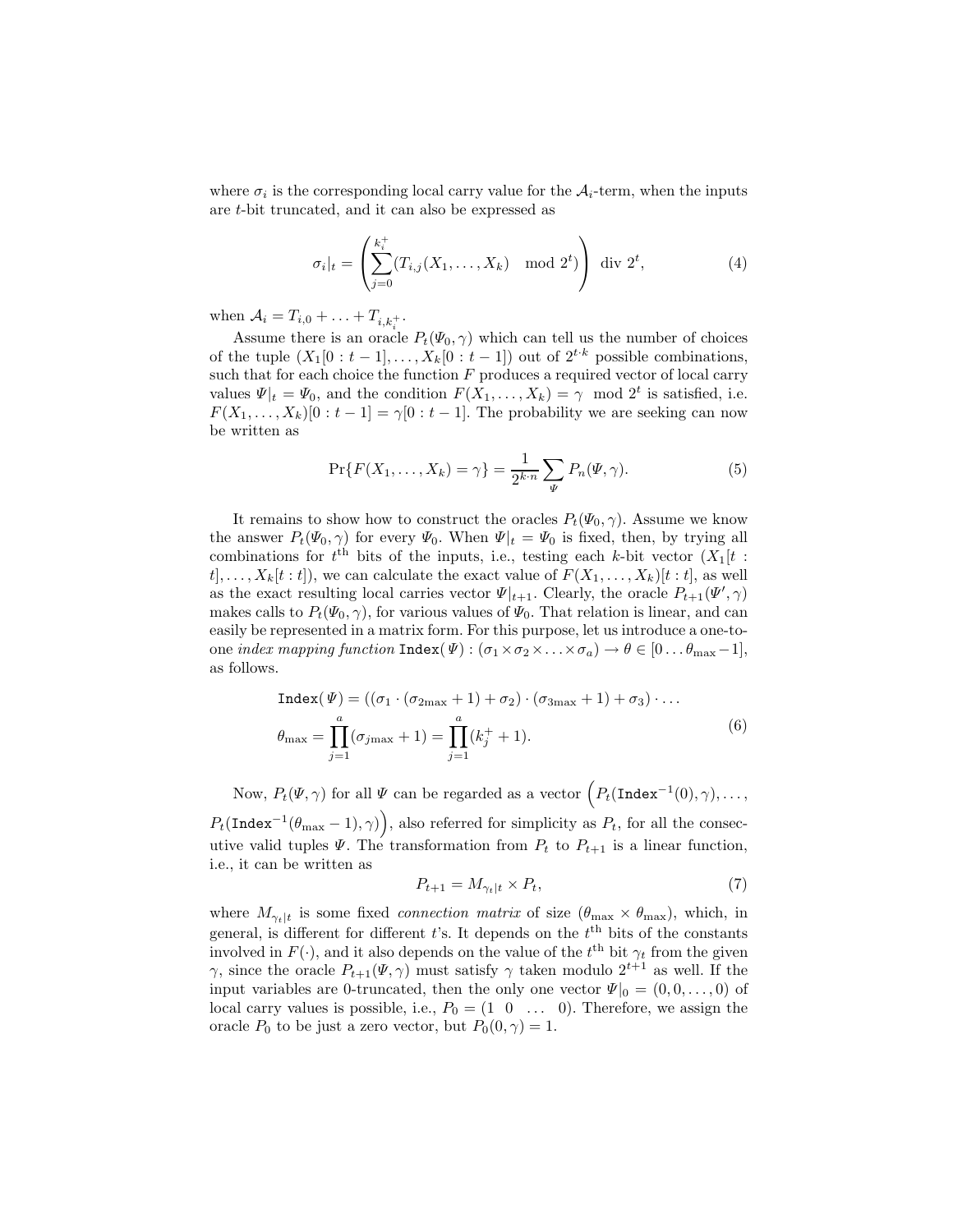In this way,  $2n$  such matrices have to be constructed. However, in most cases this number is much less. The algorithm to construct matrices from (7) and then calculate (5) is given as follows.

**Theorem 1.** *For a given PLFM*  $F(X_1, \ldots, X_k)$ *, and a fixed*  $\gamma \in \mathbb{Z}_{2^n}$ *, we have:* 

$$
\Pr\{F(X_1,\ldots,X_k)=\gamma\}=\frac{1}{2^{k\cdot n}}(1\ 1\ \ldots\ 1)\times\left(\prod_{t=n-1}^0 M_{\gamma_t|t}\right)\times(1\ 0\ \ldots\ 0)^{\mathrm{T}},\ (8)
$$

*where*  $M_{\gamma_t|t}$  *are connection matrices of size*  $(\theta_{\text{max}} \times \theta_{\text{max}})$ *, precomputed with the algorithm below.*

**Algorithm:** *Construction of* 2n *matrices*  $M_{\gamma_t|t}$ *. 1. Input:*  $F(X_1, \ldots, X_k)$  – a PLFM with a arithmetical terms  $A_i$ , each having  $k_i^+$  *operators*  $i^+$ *; correspondingly; 2. Data structures:*  $\theta_{\text{max}} = \prod_{i=1}^{a} (k_i^+ + 1);$  $M_{\{0,1\}\left|t=[0...n-1]\right|}[\theta_{\max}]-2n \; square \; matrices \; of \; size \; (\theta_{\max}\times\theta_{\max}),$ *initialised with zeros; 3. Precomputation algorithm:* for  $t = 0 \ldots n-1$ Temporary set the constants from  $\mathcal C$  to be just  $t^{\text{th}}$  bit of the original ones, i.e., set  $(C_1, ..., C_l) = (C_1[t : t], ..., C_l[t : t])$ for  $(X_1, \ldots, X_k) \in \{0,1\}^k$  *– (all combinations for the t*<sup>th</sup> *bits of* X's) for  $\theta = 0 \ldots \theta_{\text{max}} - 1$  *– (all combinations for*  $\Psi$ )  $(\sigma_1,\ldots,\sigma_a) = \mathtt{Index}^{-1}(\theta)$ <sup>z</sup> Evaluate all  $\mu_i = \sigma_i + \mathcal{A}_i(X_1, \ldots, X_n)$ , but in  $\mathcal{A}_i$  substitute all sub terms  $A_j$  with the values  $(\mu_j \mod 2)$ , correspondingly  $\theta' = \text{Index}(\mu_1 \text{ div } 2, ..., \mu_a \text{ div } 2)$  *– (a new resulting*  $\Psi'$ ) Evaluate the function  $f = F(\cdot) \mod 2$ , but substitute all terms  $A_j$  with the values  $\mu_j$ , correspondingly  $M_{f|t}[\theta'][\theta] := M_{f|t}[\theta'][\theta] + 1$ *- Time Complexity:*  $O(n \cdot \theta_{\text{max}} \cdot 2^k)$ *- Memory Complexity:*  $O(2n \cdot \theta_{\text{max}}^2)$ Variables  $\mu_i$ , which correspond to the terms  $\mathcal{A}_i$ , should be calculated recursively. The deepest  $A$  term should be calculated first, and so on.

 $\Box$ 

Below we give an example that demonstrates all the steps of the algorithm. *Example 1.* Let  $k = 3$ ,  $n = 5$ . Assume that our goal is to calculate the probability  $Pr{F(X_1, X_2, X_3) = 10110_2}$ , where:

$$
F(X_1, X_2, X_3) = (X_1 \boxplus (X_2 \oplus (X_1 \boxplus X_2 \boxplus 25)))) \oplus (X_1 \text{ AND } X_3).
$$
 (9)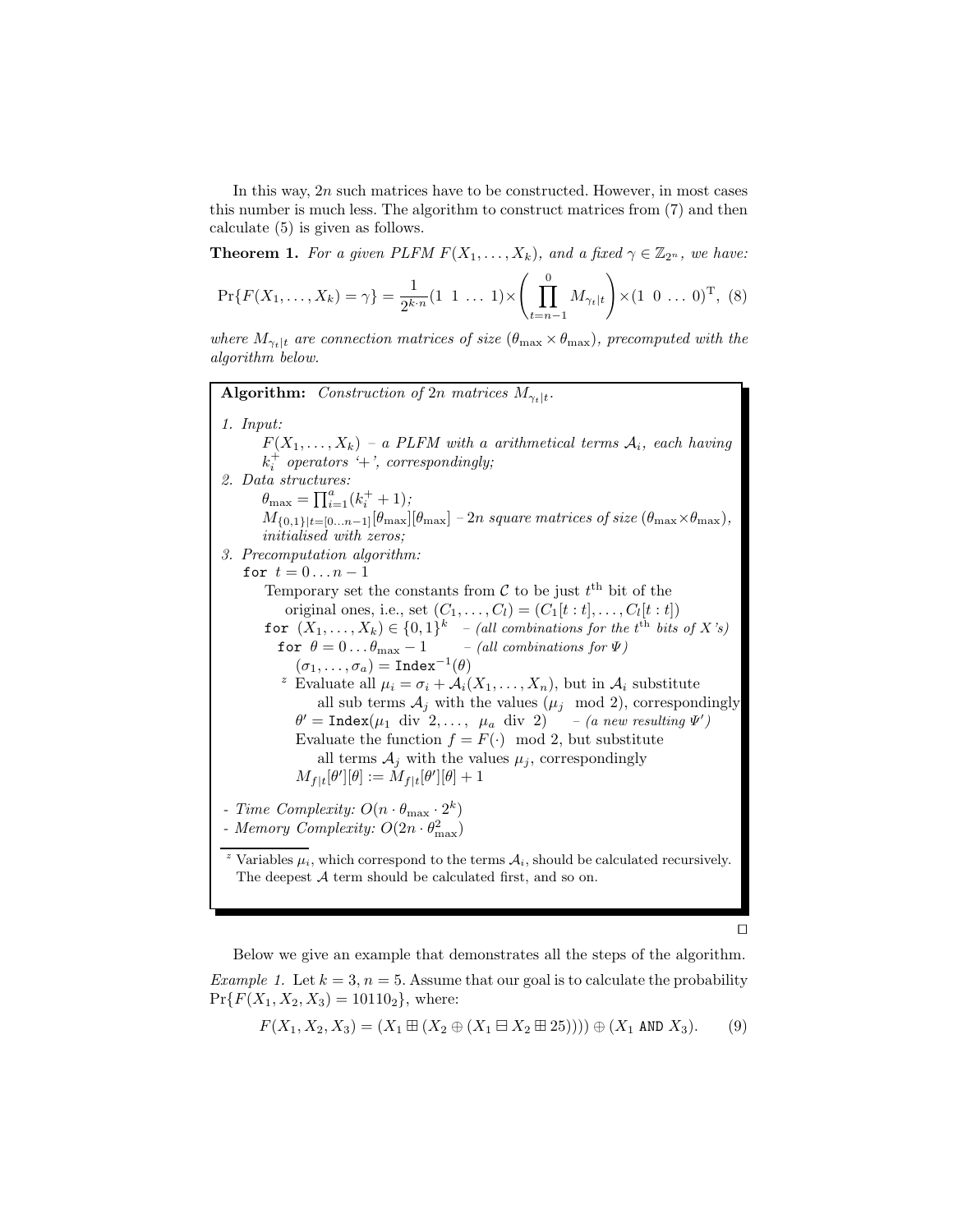The first step is to cancel the operator  $\boxminus$  by (1), and by rewriting the expression we get

$$
F(X_1, X_2, X_3) = (X_1 + (X_2 \oplus (X_1 + (NOT X_2) + 26))) \oplus (X_1 AND X_3).
$$

The function  $F(\cdot)$  is a PLFM. since it can be and  $\beta$  terms, ma  $S$  terms are simply the set  $\{X_1, X_2, X_4\}$ 

The function 
$$
F(\cdot)
$$
 is a PLFM,  
\nsince it can be expressed in  $A$  and  $B$  terms, marked above (the  
\n $S$  terms are simply elements from  
\nthe set  $\{X_1, X_2, X_3, 26\}$ ). I.e.,  
\n $A_1(X, C) = \text{NOT } X_2$   
\n $A_2(X, C) = X_2 \oplus A_1(X, C)$   
\n $A_2(X, C) = \frac{X_1 + B_2(X, C)}{B_2(X, C)}$   
\n $A_1(X, C) = \frac{X_1 + B_2(X, C)}{B_1(X, C)}$   
\n $A_2(X, C) = \frac{X_1 + B_2(X, C)}{B_2(X, C)}$   
\n $A_1(X, C) = \frac{X_2 + B_2(X, C)}{B_1(X, C)}$   
\n $A_2(X, C) = \frac{X_1 + B_2(X, C)}{B_2(X, C)}$   
\n $A_1(X, C) = \frac{X_1 + B_2(X, C)}{B_1(X, C)}$   
\n $A_2(X, C) = \frac{X_1 + B_2(X, C)}{B_1(X, C)}$   
\n $A_1(X, C) = \frac{X_1 + B_2(X, C)}{B_1(X, C)}$   
\n $A_1(X, C) = \frac{X_1 + B_2(X, C)}{B_1(X, C)}$   
\n $A_1(X, C) = \frac{X_1 + B_2(X, C)}{B_1(X, C)}$   
\n $A_1(X, C) = \frac{X_1 + B_2(X, C)}{B_1(X, C)}$   
\n $A_1(X, C) = \frac{X_1 + B_2(X, C)}{B_1(X, C)}$   
\n $A_1(X, C) = \frac{X_1 + B_2(X, C)}{B_1(X, C)}$   
\n $A_1(X, C) = \frac{X_1 + B_2(X, C)}{B_1(X, C)}$   
\n $A_1(X, C) = \frac{X_1 + B_2(X, C)}{B_1(X, C)}$   
\n $A_1(X, C) = \frac{X_1 + B_2(X, C)}{B_1(X, C)}$   
\n $A_1(X, C) = \frac{X_1 + B_2(X, C)}{B_1(X$ 

.

 $\mathcal{B}_3(\mathcal{X}, \mathcal{C}) = \mathcal{A}_2(\mathcal{X}, \mathcal{C}) \oplus (X_1 \text{ AND } X_3), \text{ where } F(X_1, X_2, X_3) = \mathcal{B}_3(\mathcal{X}, \mathcal{C}).$ After all computations we receive the following matrices

| $M_{\gamma_0=0 t=0} =$ | $M_{\gamma_0=1 t=0} =$ | $M_{\gamma_1=0 t=1} =$ | $M_{\gamma_1=1 t=1} =$ |
|------------------------|------------------------|------------------------|------------------------|
| (102000)               | (500200)               | (200000)               | (020000)               |
| 050000                 | 010000                 | 000000                 | 000000                 |
| 102010                 | 100250                 | 201020                 | 025002                 |
| 012205                 | 012201                 | 220500                 | 220100                 |
| 000010                 | 000010                 | 001020                 | 001002                 |
| 000001                 | 000001                 | 000122                 | 000122                 |

No need to construct the matrices for  $t = 2, 3, 4$ , because they will repeat as  $M_{\ast |t=2} = M_{\ast |t=0}$  and  $M_{\ast |t=4} = M_{\ast |t=3} = M_{\ast |t=1}$ . This happens since there are only two different combinations for any  $t<sup>th</sup>$  "bit slice" of constants from the set  $C = \{26\}$ . In particular, for every bit t we have  $26[t : t] = 0$  or 1 in step 3 in the figure above. Finally, from (8) we calculate

$$
\Pr\{F(X_1, X_2, X_3) = 10110_2\} = \frac{1}{2^{15}} (1 \quad 1 \quad 1 \quad 1 \quad 1 \quad 1) \times M_{1|4} \times M_{0|3} \times M_{1|2} \times
$$

$$
\times M_{1|1} \times M_{0|0} \times (1 \quad 0 \quad 0 \quad 0 \quad 0 \quad 0)^{\mathrm{T}} = \frac{1}{2^{15}} \cdot 404 \approx 0.0123291015625.
$$

One can check this probability by the classical solution, trying all possible values for  $(X_1, X_2, X_3) \in \mathbb{Z}_{2^5}^3$  and calculating the function  $F(\cdot)$  directly from (9).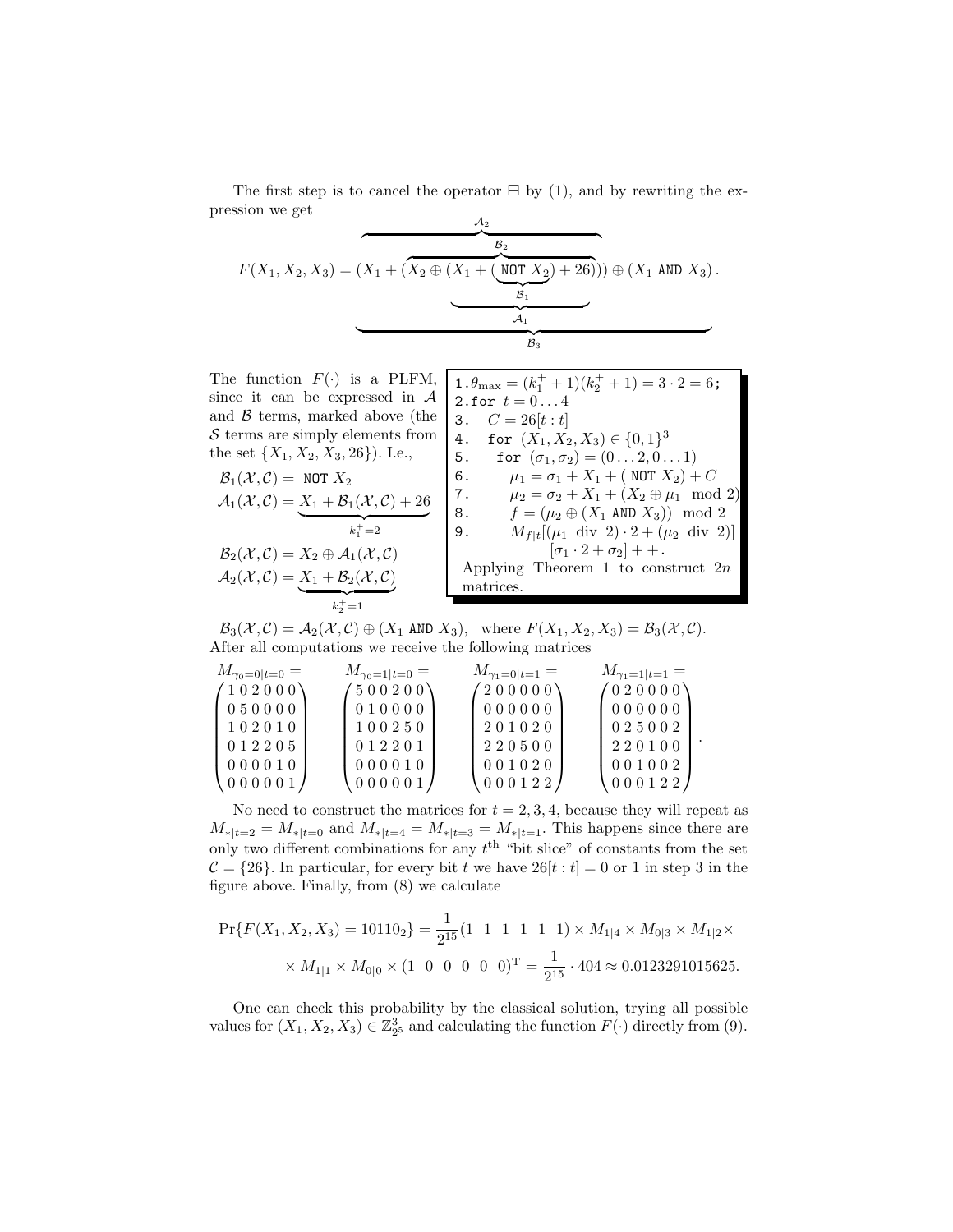Preparing the matrices requires  $2 \cdot 2^3 \cdot 6 = 96$  steps (2 values for t, 8 combinations for  $(X_1, X_2, X_3)$ , and the number of different local carries is  $\theta_{\text{max}} = 6$ ); each step requires one function evaluation. To calculate one probability we need to make 5 multiplications of a matrix and a vector, which takes  $5 \cdot 6^2$  operations, plus one scalar product of two vectors at the end, i.e., in total 186 operations. Calculating the complete distribution for all possible  $\gamma$ 's takes  $2^5 \cdot 186 = 5952$ operations in total. Note that the classical way requires  $2^{3.5} = 32768$  steps with the function evaluation each step.  $\square$ 

The second example presented in Appendix A is taken from the real cryptanalysis. In that example we, additionally, demonstrate a new trick and show how time complexity can be reduced even more than in Theorem 1. With a precomputation, which usually takes a negligible time, the construction of the complete distribution can have a very small time complexity  $O(\theta_{\text{max}} \cdot 2^n)$ . That example also shows the advantage of using proposed technique as the computation complexity  $2^{96}$  from the classical solution is reduced down to  $2^{32.585}$ .

## **3 Distributions of Functions With Arbitrarily Distributed Inputs**

The previous section assumed  $X_1, X_2, \ldots$  to be uniformly distributed, allowing a combinatorial approach. In this section we consider  $X_1, X_2, \ldots$  *independent* but with *arbitrary* distributions. Despite the ideas described in this section were partly mentioned in [15], we include them for completeness.

Let us have a probability space  $\Omega$  of size  $q = |\Omega| = 2^n$  and two distributions  $D_X$  and  $D_Y$  over  $\Omega$  for two random variables X and Y, respectively. Given the distributions  $D_X$  and  $D_Y$  we consider two major types of convolution, defined as

$$
D_Z = D_X * D_Y : \Rightarrow
$$
  
\n
$$
\Pr\{Z = Z_0\} = \sum_{\substack{\forall X_0, Y_0 \in \Omega : \\ X_0 * Y_0 = Z_0}} \Pr\{X = X_0\} \cdot \Pr\{Y = Y_0\}, \quad \forall Z_0 \in \mathbb{Z}_{2^n},
$$
\n(10)

where  $*$  is either  $\boxplus$  or  $\oplus$ .

In both cases the time complexity to calculate the resulting distribution  $D<sub>Z</sub>$  is  $O(q<sup>2</sup>)$ , i.e., quadratic. Due to such a high complexity, many attacks in cryptanalysis deal with at most 16-18-bit distributions only. Nowadays, when design of ciphers is often 32-bit oriented, it would be a challenging and useful task to perform a convolution of two 32-bit distributions, i.e., calculating  $Pr{X+Y}$  =  $\gamma$ } for all  $\gamma$  when X and Y have some arbitrary distributions.

For notation purposes the distribution  $D_X$  will also be represented as a vector of size  $2^n$  of probabilities as  $[D_X] = \{p_X(0), p_X(1), \ldots, p_X(2^n-1)\}\$ , where  $p_X(X_0) = \Pr\{X = X_0\}.$ 

**Convolution over**  $\mathbb{E}$ . If  $[D_X]$  and  $[D_Y]$  are represented as two polynomials with coefficients from these two vectors, then the resulting vector  $[D_Z]$  has coefficients of the product of the polynomials  $[D_X]$  and  $[D_Y]$ . Fast multiplication of two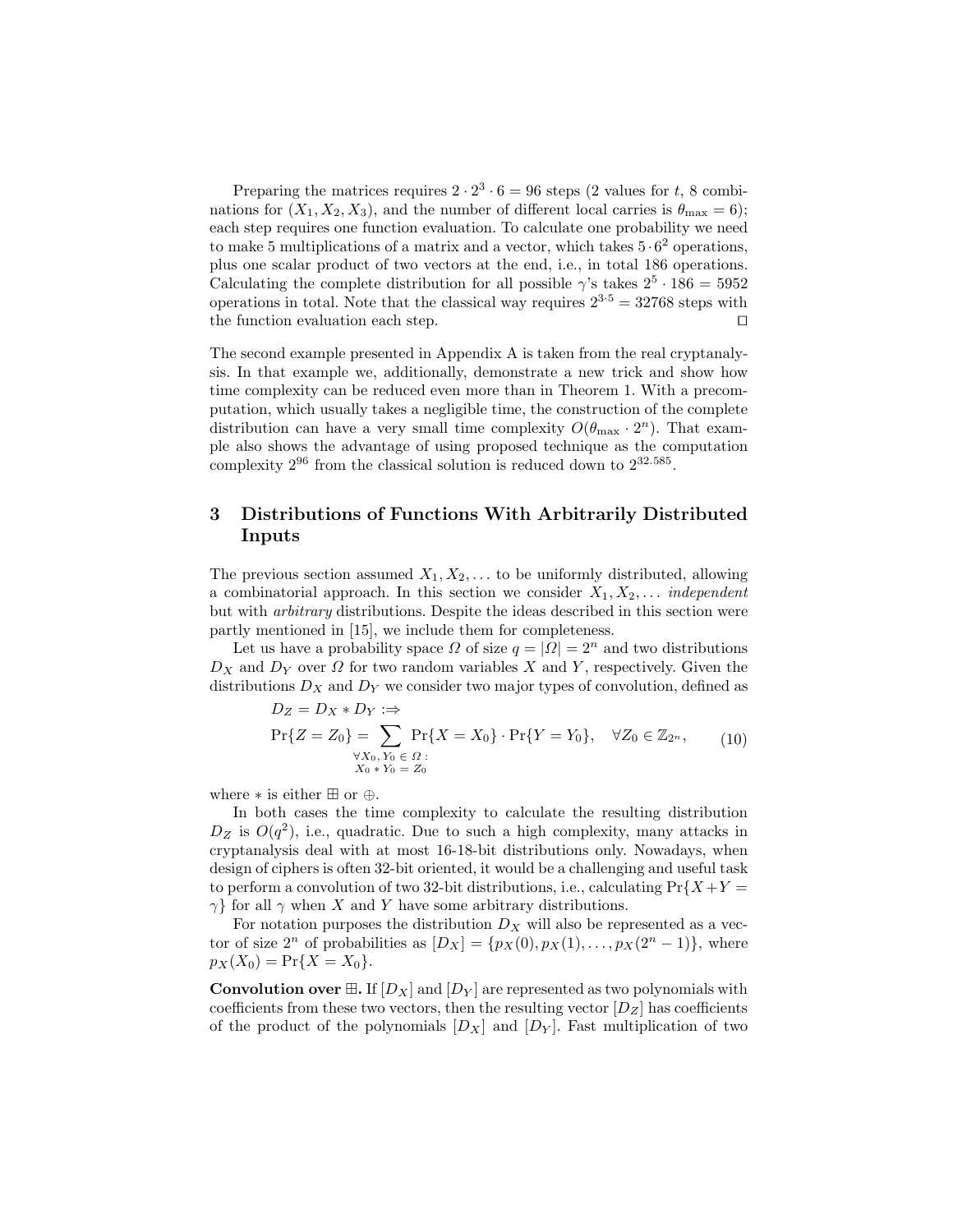polynomials can be done via *Fast Fourier Transform (FFT)* [17], the complexity of which is  $O(q \log q)^2$ . The convolution over  $\boxplus$  can now easily be calculated as

$$
[D_Z] = [D_X \boxplus D_Y] = \text{FFT}_n^{-1}(\text{FFT}_n([D_X]) \cdot \text{FFT}_n([D_Y])). \tag{11}
$$

**Convolution over** ⊕**.** A similar idea can be applied to this type of convolution. Instead, we use *Fast Hadamard Transform (FHT)* [17].

FHT is a linear transformation of a vector of size  $2<sup>n</sup>$ . This transformation can also be done by a matrix multiplication  $H_n \times [V]$ , where  $H_n$  is a wellknown Hadamard matrix. FHT, however, performs this matrix multiplication for time  $O(q \log q = n \cdot 2^n)$ , the same as FFT. In practice, however, FHT is much faster than FFT, since it does not need to work with complex and float numbers. Therefore, approximations of kind  $\boxplus \Rightarrow \oplus$  are more preferable, than otherwise. Additionally, the implementation of FHT is extremely simple and small in  $C/C++$ , and we present it in Appendix C.

Since  $\text{FHT}_n^{-1}$  differs from  $\text{FHT}_n$  by only the coefficient  $2^{-n}$ , then the convolution over ⊕ via FHT is computed as

$$
[D_Z] = [D_X \oplus D_Y] = \frac{1}{2^n} \cdot \text{FHT}_n(\text{FHT}_n([D_X]) \cdot \text{FHT}_n([D_Y])). \tag{12}
$$

Finally, we point out that the convolution of a linear composition of k independent terms is derived as

$$
D_{(Z=C_1X_1\oplus C_2X_2\oplus\ldots\oplus C_kX_k)}=\frac{1}{2^n}\cdot\operatorname{FHT}_n\left(\operatorname{FHT}_n([D_{C_1X_1}])\cdot\ldots\cdot\operatorname{FHT}_n([D_{C_kX_k}])\right),
$$

where  $C_i$  are some constants. In practice, this also means that if these distribution tables for  $X_1, \ldots, X_k$  are stored with precisions  $\xi_1, \ldots, \xi_k$  bits after point, respectively, then for probabilities of Z the precision of only  $\xi = n + \sum_{i=1}^{k} \xi_i$ bits after point should be considered (or reserved) before the FHT procedure.

In sections above several algorithms have been derived with good time complexities, which, in most cases, allow us to operate on large distributions. However, memory complexity problems become to be the main concern for implementation aspects. We have algorithms that operate with 32-bit distributions, but how to manage the memory? We present a possible solution in Appendix B, suggest our data structures for large distributions and show how typical operations can be mounted.

## **4 Application: 32-bit Cryptanalysis of SNOW 2.0**

A stream cipher is a cryptographic primitive used to ensure privacy on a communication channel. The SNOW family is a typical example of word-oriented

<sup>&</sup>lt;sup>2</sup> The resulting polynomial  $[D_X] \cdot [D_Y]$  is of degree 2q, but its powers have to be taken modulo  $q$ . It means that the second half just need to be added to the first half of  $2n$ coefficients, in order to receive  $[D_Z]$ . However, this is done automatically when FFT of size  $q$  is applied to  $[D_X]$  and  $[D_Y]$  directly.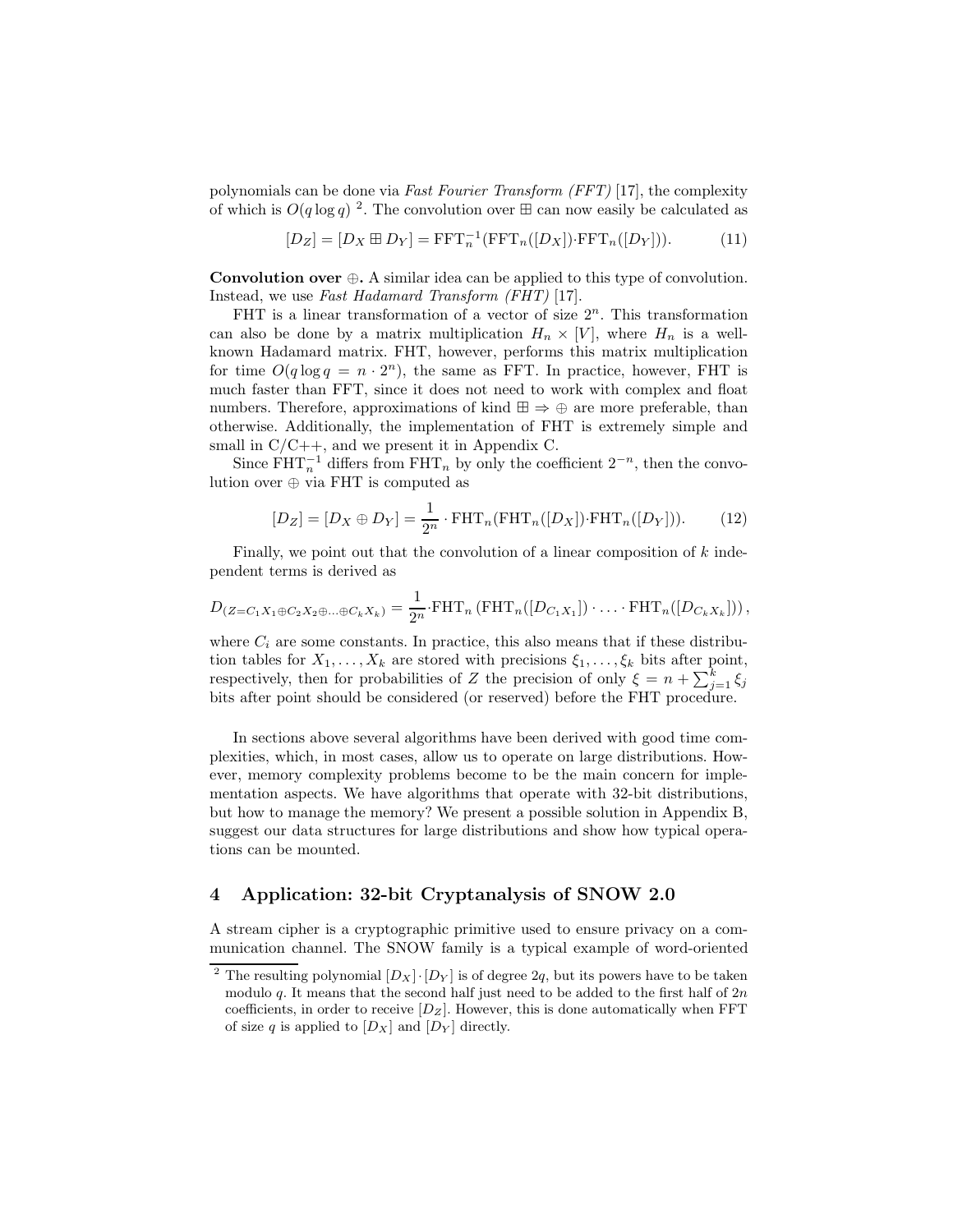KSGs based on a linear feedback shift register (LFSR). SNOW 2.0 is an improved version of SNOW 1.0 aimed to be more secure and still more efficient in performance. The most powerful attack on SNOW 2.0 was presented by Watanabe, Biryukov and De Cannie're [18] in 2003. It is a linear distinguishing attack similar to the general framework presented in [19, 20] and it requires a received keystream sequence of length  $2^{225}$  bits and has a similar time complexity.

In this section we propose an improved attack on SNOW 2.0. Whereas the attack in [18] uses a binary linear approximation approach, the new attack is based on approximations of words, i.e., 32-bit vectors. This technique is more powerful and we get a reduction of the required keystream length to 2202. To make the calculation of 32-bit distributions possible we use our algorithms and data structures from Appendix B.

#### **4.1 A Short Description of SNOW 2.0**

The structure of SNOW 2.0 is shown in Figure 1. It has 128- or 256-bit secret key and a 128-bit initial vector. It is based on LFSR over  $\mathbb{F}_{2^{32}}[x]$  and the feedback polynomial is given by

$$
\pi(x) = \alpha x^{16} + x^{14} + \alpha^{-1} x^5 + 1,\tag{13}
$$

where  $\alpha$  is a root of the polynomial

$$
y^{4} + \beta^{23}y^{3} + \beta^{245}y^{2} + \beta^{48}y + \beta^{239} \in \mathbb{F}_{2^{8}}[y],
$$
\n(14)

and  $\beta$  is a root of

$$
z^{8} + z^{7} + z^{5} + z^{3} + 1 \in \mathbb{F}_{2}[z].
$$
\n(15)



**Fig. 1.** The structure of SNOW 2.0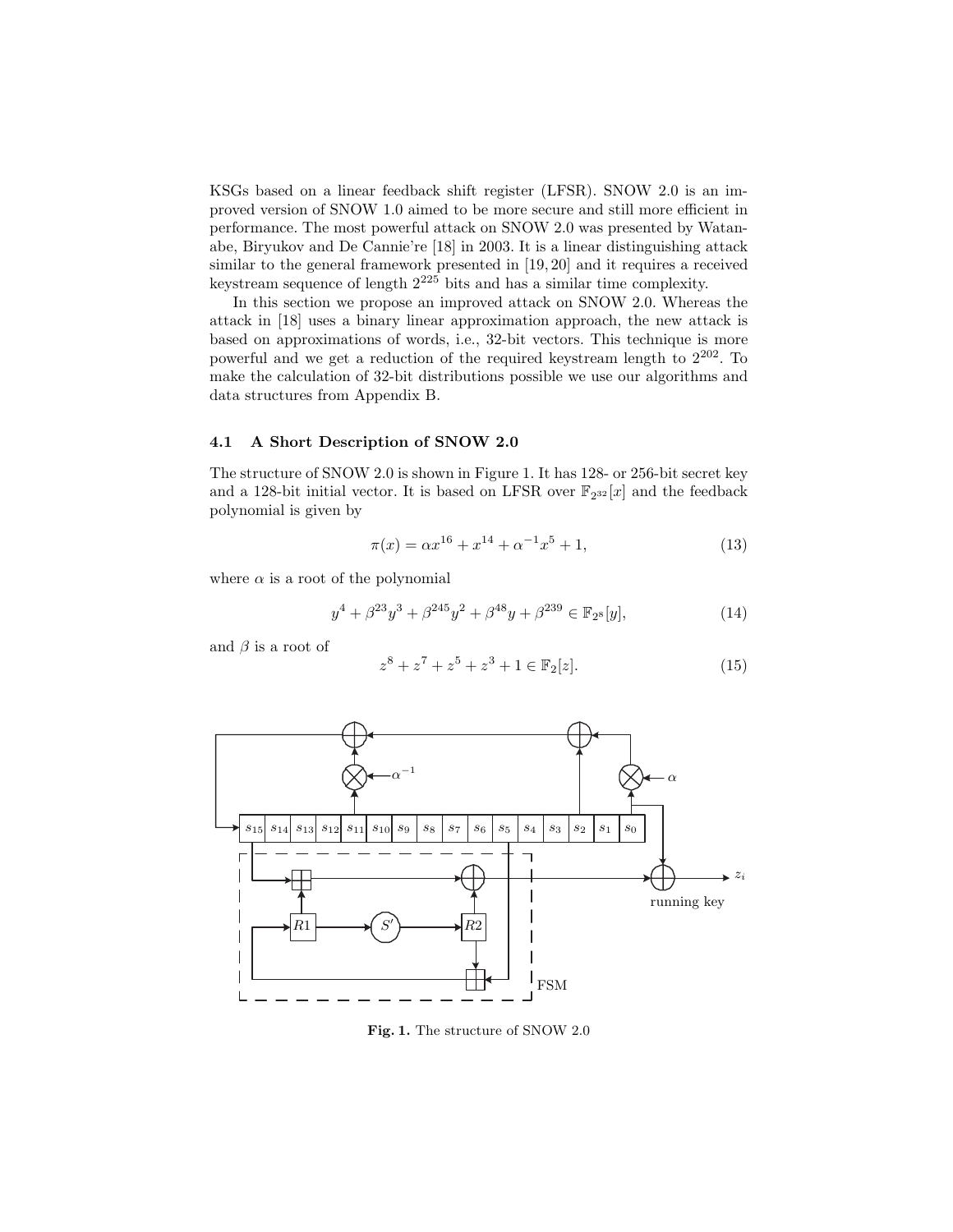The state of the LFSR is denoted by  $(s_{t+15}, s_{t+14}, \ldots, s_t)$ . Each  $s_{t+i}$  is an element of the field  $\mathbb{F}_{2^{32}}$ . The Finite State Machine (FSM) has two 32-bit registers,  $R1$  and  $R2$ . The output of the FSM  $F_i$  is given by

$$
F_i = (s_{t+15} \boxplus R1_t) \oplus R2_t, \quad t \ge 0,
$$
\n
$$
(16)
$$

and the keystream  $z_t$  is given by

$$
z_t = F_t \oplus s_t, \quad t \ge 1. \tag{17}
$$

Two registers R1 and R2 are updated as follows,

$$
R1_{t+1} = s_{t+5} \boxplus R2_t,
$$
  
\n
$$
R2_{t+1} = S'(R1_t).
$$
\n(18)

where  $S'(W)$  is a one-to-one mapping transformation  $S' : \mathbb{F}_{2^{32}} \to \mathbb{F}_{2^{32}}$ . If a 32bit integer W is represented as a vector of 4 8-bit bytes  $W = (w_0 w_1 w_2 w_3)^T$ , then

$$
S'(W) = \begin{pmatrix} x & x+1 & 1 & 1 \\ 1 & x & x+1 & 1 \\ 1 & 1 & x & x+1 \\ x+1 & 1 & 1 & x \end{pmatrix} \cdot \begin{pmatrix} S_R[w_0] \\ S_R[w_1] \\ S_R[w_2] \\ S_R[w_3] \end{pmatrix},
$$
(19)

where  $S_R$  is the Rijndael 8-to-8-bit S-box, and the linear transformation (matrix multiplication) is done in the field  $\mathbb{F}_{2^8}$  with generating polynomial

$$
g(x) = x^8 + x^4 + x^3 + x + 1 \in \mathbb{F}_2[x].
$$
\n(20)

#### **4.2 Basic Idea Behind the New Attack**

The basic idea behind the new attack is to find such a linear combination of the output words  $z_i$  that is equal to 0 if the system is linear, or producing some biased noise if the system is approximated by a linear function. From the other hand, the linear combination representing the noise should be unbiased if the given sequence  $z_i$  is truly random.

Consider the feedback polynomial of the LFSR given in equation (13), i.e.,  $\pi(x) = \alpha x^{16} + x^{14} + \alpha^{-1} x^5 + 1$ . A similar relation holds for the LFSR's output  $s_t$  at any time  $t$ , i.e.,

$$
s_{t+16} \oplus \alpha^{-1} s_{t+11} \oplus s_{t+2} \oplus \alpha s_t = 0, \quad t \ge 1.
$$
 (21)

Next we make an approximation of the FSM to make it look linear. For any time  $t \geq 1$  two output words  $z_t$  and  $z_{t+1}$  can be expressed as

$$
\begin{cases}\n z_t = s_t \oplus (R1 \boxplus s_{t+15}) \oplus R2 \\
 z_{t+1} = s_{t+1} \oplus S'(R1) \oplus (R2 \boxplus s_{t+5} \boxplus s_{t+16}).\n\end{cases}
$$
\n(22)

Let us substitute  $\boxplus \to \oplus$  and change  $S'(R) \to R$ . Then the sum  $z_t \oplus z_{t+1}$  is expressed as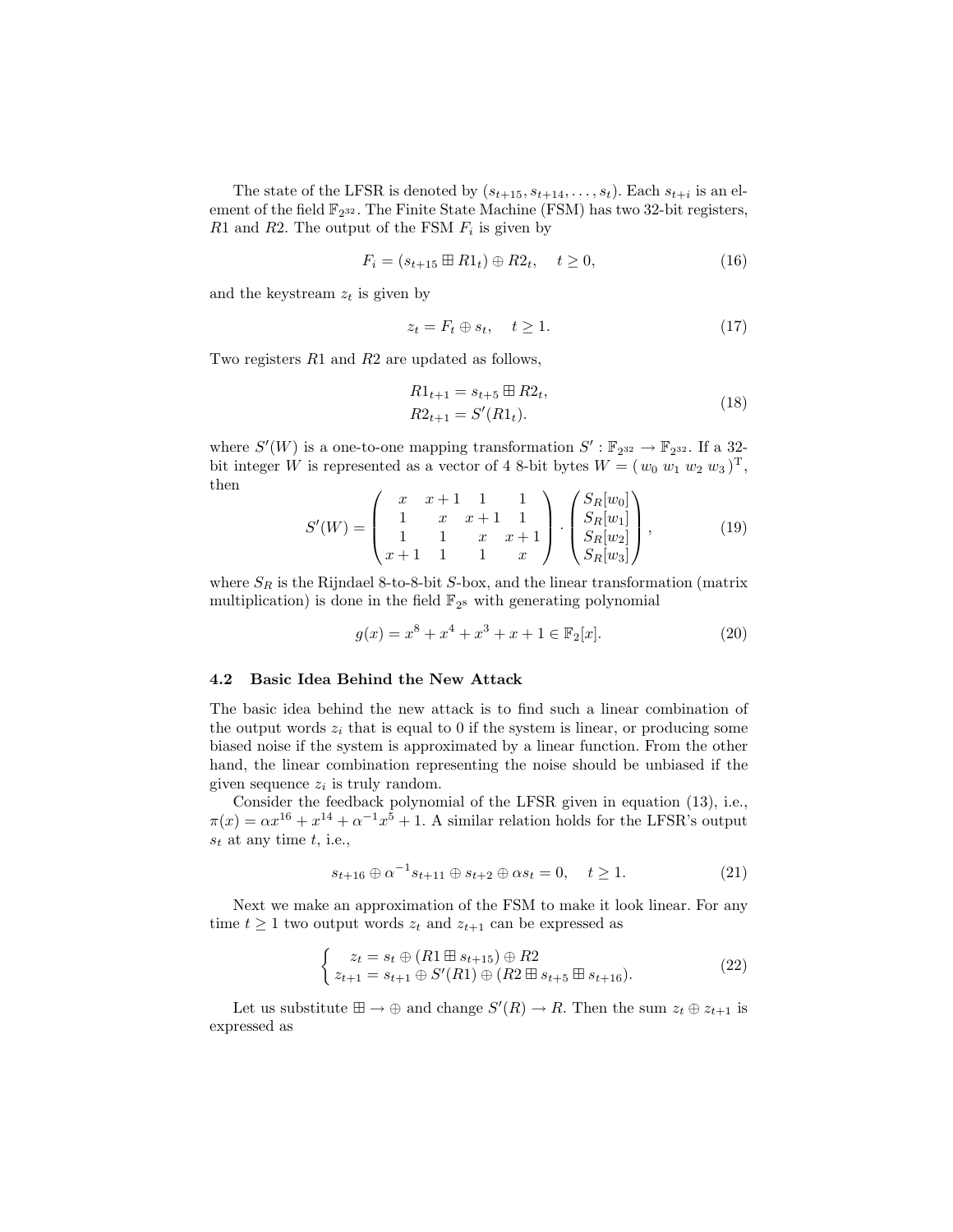$$
z_t \oplus z_{t+1} = s_t \oplus (R1 \oplus s_{t+15} \oplus N_{c2}(R1, s_{t+15})) \oplus R2
$$
  
\n
$$
\oplus s_{t+1} \oplus (R1 \oplus N_S(S'(R1), R1))
$$
  
\n
$$
\oplus (R2 \oplus s_{t+5} \oplus s_{t+16} \oplus N_{c3}(R2, s_{t+5}, s_{t+16}))
$$
  
\n
$$
= s_t \oplus s_{t+1} \oplus s_{t+5} \oplus s_{t+15} \oplus s_{t+16} \oplus N_0(t),
$$
\n(23)

where  $N_0(t)$  is a variable representing the error introduced by the linear approximation in time t,

$$
N_0(t) = N_{c2}(R1, s_{t+15}) \oplus N_S(S'(R1), R1) \oplus N_{c3}(R2, s_{t+5}, s_{t+16}).
$$
 (24)

Here  $N_{c2}(R1, s_{t+15})$  is a noise random variable introduced by the approximation of the modulo sum of two variables of the following kind " $R1 \boxplus s_{t+15} \rightarrow$  $R1 \oplus s_{t+15} \oplus N_{c2}$ ". The variable  $N_{c3}(R2, s_{t+5}, s_{t+16})$  is a similar approximation noise, but for the modulo sum of three variables. Finally,  $N_S(S'(R1), R1)$  is the noise variable from the approximation " $S'(R1) \rightarrow R1 \oplus N_S$ ". Let us derive a linear relation, based on (21).

$$
0 \stackrel{\text{Eq}(21)}{=} (s_{t+16} \oplus \alpha^{-1} s_{t+11} \oplus s_{t+2} \oplus \alpha s_t) \oplus (s_{t+17} \oplus \alpha^{-1} s_{t+12} \oplus_{t+3} \oplus \alpha s_{t+1})
$$
  

$$
\oplus (s_{t+21} \oplus \alpha^{-1} s_{t+16} \oplus s_{t+7} \oplus \alpha s_{t+5}) \oplus (s_{t+31} \oplus \alpha^{-1} s_{t+26} \oplus s_{t+17}
$$
  

$$
\oplus \alpha s_{t+15}) \oplus (s_{t+32} \oplus \alpha^{-1} s_{t+27} \oplus s_{t+18} \oplus \alpha s_{t+16})
$$

$$
= (s_{t+16} \oplus s_{t+17} \oplus s_{t+21} \oplus s_{t+31} \oplus s_{t+32}) \oplus \alpha^{-1} \cdot (s_{t+11} \oplus s_{t+12} \oplus s_{t+16} \oplus s_{t+26} \oplus s_{t+27}) \oplus (s_{t+2} \oplus s_{t+3} \oplus s_{t+7} \oplus s_{t+17} \oplus s_{t+18}) \oplus \alpha \cdot (s_t \oplus s_{t+1} \oplus s_{t+5} \oplus s_{t+15} \oplus s_{t+16})
$$
\n(25)

$$
\begin{aligned} \n\mathcal{E}_{\mathbf{q}}(22) & \underset{=}{\triangle} (z_{t+2} \oplus z_{t+3} \oplus z_{t+16} \oplus z_{t+17}) \oplus \alpha^{-1} \cdot (z_{t+11} \oplus z_{t+12}) \\
& \oplus \alpha \cdot (z_t \oplus z_{t+1}) \oplus (N_0(t+2) \oplus N_0(t+16)) \oplus \alpha^{-1} \cdot N_0(t+11) \\
& \oplus \alpha \cdot N_0(t) = \mathbf{Z}(t) \oplus \mathbf{N}(t),\n\end{aligned}
$$

where  $N(t)$  is the 32-bit total sum of noise variables introduced by several approximations, expressed as  $\mathbf{N}(t)=(N_0(t+2) \oplus N_0(t+ 16)) \oplus \alpha^{-1} \cdot N_0(t+11) \oplus \alpha$  $N_0(t)$ , and  $\mathbf{Z}(t)$  is the "known" part calculated from the output sequence at any time  $t, \mathbf{Z}(t)=(z_{t+2} \oplus z_{t+3} \oplus z_{t+16} \oplus z_{t+17}) \oplus \alpha^{-1}(z_{t+11} \oplus z_{t+12}) \oplus \alpha(z_t \oplus z_{t+1}).$ Obviously,  $\mathbf{N}(t) \oplus \mathbf{Z}(t) = 0$ .

After all, a linear distinguishing attack can now be performed, if we know the distribution  $D_N$  of the 32-bit noise variable N. For a sufficiently large number of received symbols from either the random distribution  $D_{\text{Random}}$ , or the distribution of the noise  $D_N$ , one can construct the *type* (or *empirical distribution*)  $D_{\text{Type}}$ . We then make a decision whether the stream comes from a truly random generator or from the cipher, according to the distances from  $D_{\text{Type}}$  to  $D_N$  and  $D_{\text{Random}}$ . Note, the 32-bit noise distribution definitely contains the best binary approximation found in [18], but, clearly, it also contains some additional information, which makes the bias of the noise larger.

We will explain this procedure more in detail in the full version of the paper, but since this is a standard hypothesis testing we simply refer to e.g., [9, 21].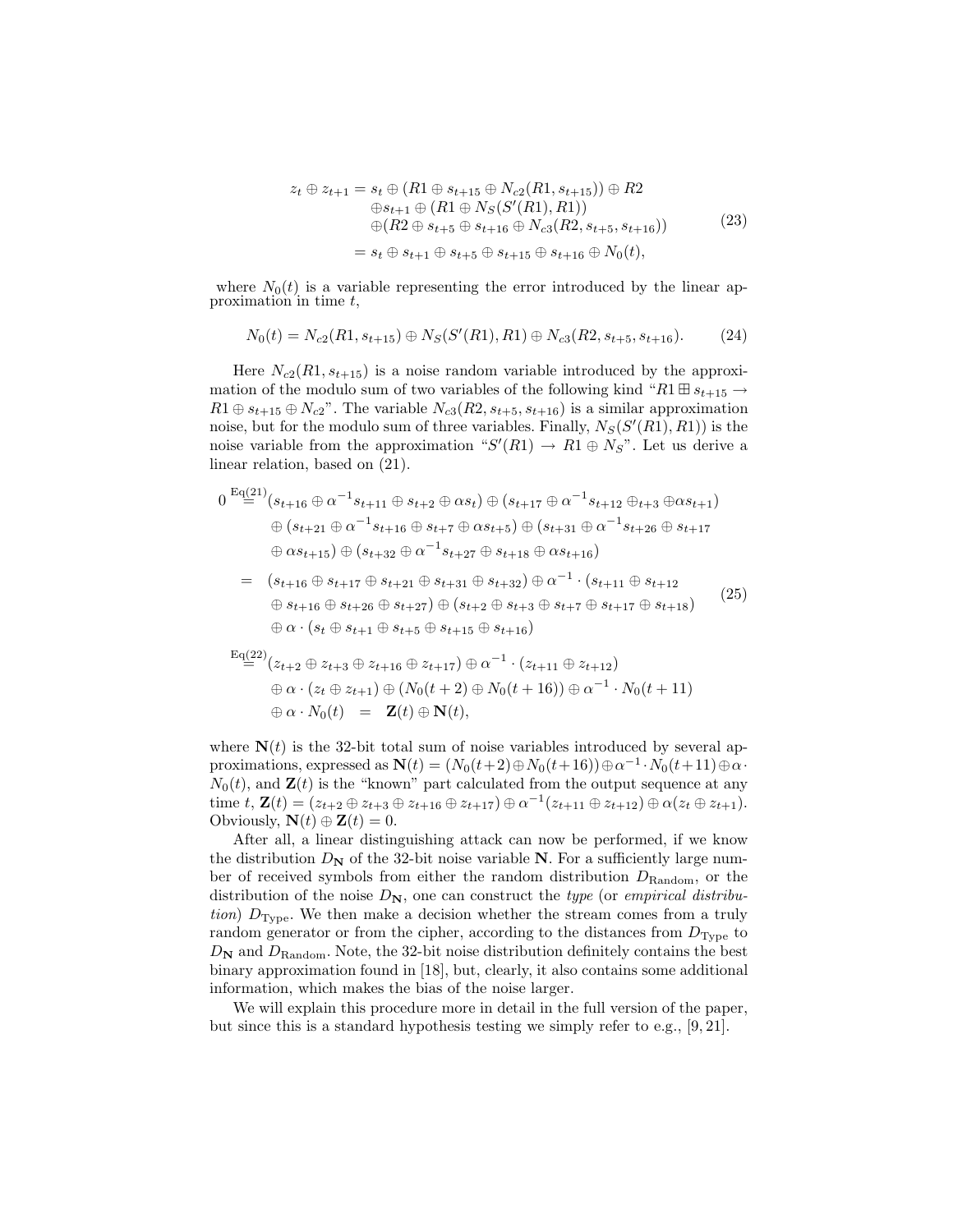#### **4.3 Computational Aspects**

To calculate the bias of the 32-bit noise variable **N**, its distribution table has to be constructed. It can be calculates via the distribution of  $N_0$ , expressed in (24) <sup>3</sup>. To construct the distributions of  $N_{c2}$  and  $N_{c3}$  we use Theorem 1 (PLFM construction). The expression for  $N<sub>S</sub>$  is a function on one variable, i.e., it takes no more than  $O(2^{32})$  operations to build the distribution  $D_{N_S}$ . Next, the distribution of  $N_0$  is calculated via FHT with the algorithm from Section 3 (convolution over ⊕) and Appendix B (FHT for large distributions). Afterwards, the distribution of  $\alpha \cdot N_0$  and  $\alpha^{-1} \cdot N_0$  was computed using algorithms described in Appendix B (function evaluation). Finally, we again use FHT to calculate the distribution of the total noise variable  $D_N$ , and then calculate the bias  $\epsilon = |D_{\mathbf{N}} - D_{\text{Random}}|$ .

All these operations took us less than 2 weeks on a usual Pentium IV 3.4GHz, 2Gb of memory and 256Gb of HDD.

#### **4.4 Simulation Results and Discussions**

At the end of our simulations we received the distance  $\epsilon = |D_{\mathbf{N}} - D_{\text{Random}}| \approx$  $2^{-101}$ , which means that SNOW 2.0 can be distinguished from random with the known keystream of size  $2^{202}$ , and with a similar time complexity. The advantage of our attack is presented in the following table.

| Attack on SNOW 2.0 bit(s) considered bias ( $\epsilon$ ) complexity |    |              |     |
|---------------------------------------------------------------------|----|--------------|-----|
| Watanabe et. al. [18]                                               |    | $2 - 112.25$ | 225 |
| our attack                                                          | 32 | $2 - 101$    | 202 |

For future research work on this topic it is left to note that the expression for the noise variable  $N(t)$  (25) contains two parts:  $N_{c3}(R2_t, s_{t+5}, s_{t+16})$ and  $N_{c3}(R2_{t+11}, s_{t+16}, s_{t+27})$ , which, in our simulations, were considered as independent. However, since they both use the same input  $s_{t+16}$ , they are not really independent and, theoretically, the result should be slightly improved if one consider them as dependent.

## **5 Results and Conclusions**

In this paper we have proposed new algorithms for computation of distributions of certain functions where the input variables are from a large alphabet. In the case when the input variables were uniformly distributed, the distribution for

<sup>3</sup> We adopted the data structures from Appendix B for our simulations as follows: we use  $2^{10}$  files, each containing  $2^{22}$  points of a sub distribution. Since the precision of the probabilities have to be at least  $2^{-(192 \cdot 4+32)}$  (four noises  $N_0$ , each containing  $N_S$ with precision  $2^{-32}$ ,  $N_{c2}$  with precision  $2^{-64}$ , and  $N_{c3}$  with precision  $2^{-96}$ ; plus 32 bits must be reserved for FHT), each cell has to be of size at least 100 bytes. I.e., each sub distribution in the memory takes at least 400Mb. However, this estimate is conservative, and in our simulations we used almost 2Gb of operation memory.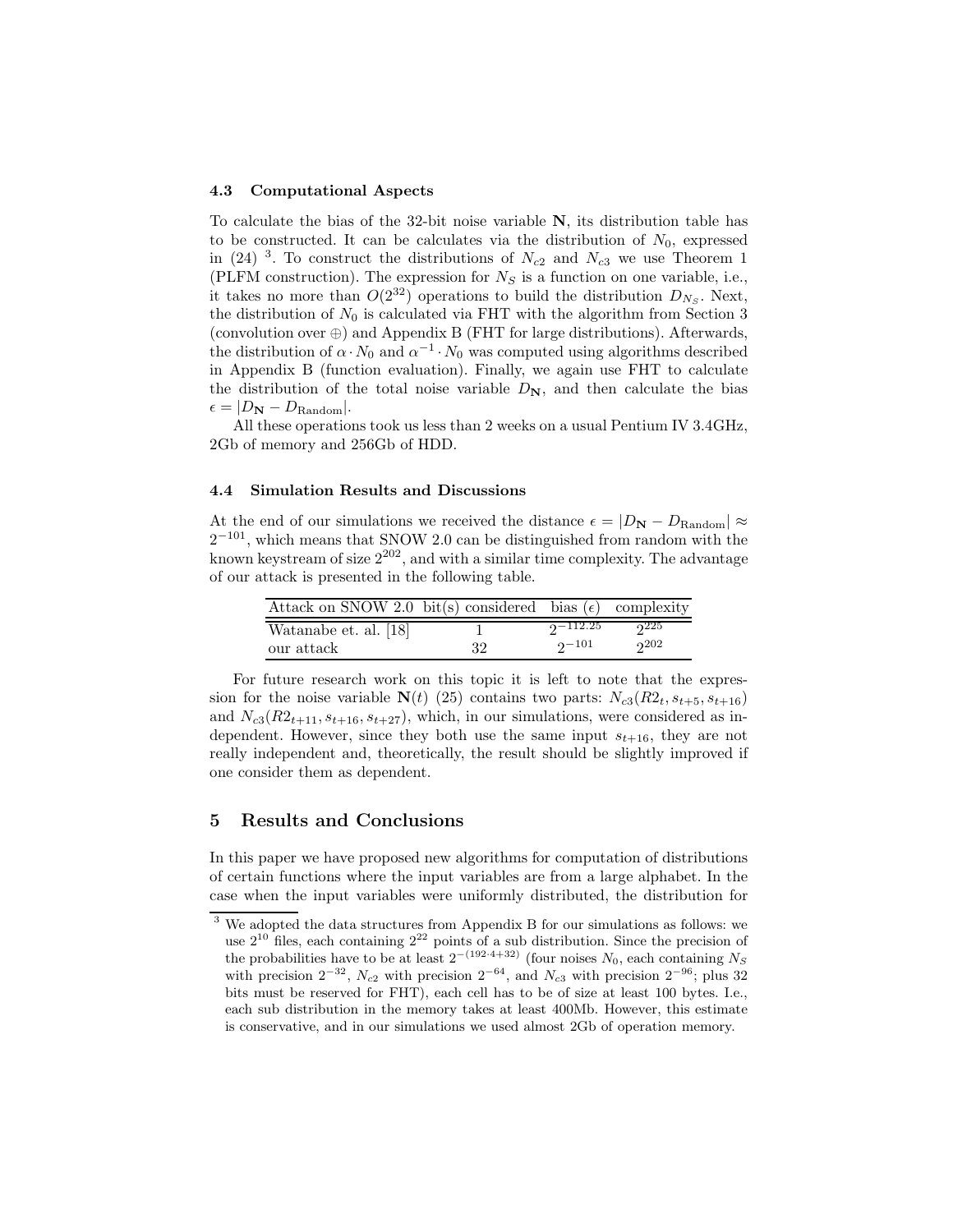a class of functions called PLFM was shown to be efficiently calculated. The second case considered the same problem but for arbitrary distribution of input variables. Efficient methods of calculating the distribution of sums of variables both in  $\mathbb{Z}_{2^n}$  and  $\mathbb{F}_{2^n}$  were proposed, based on Fast Fourier Transform and Fast Hadamard Transform, respectively.

The cryptologic applications of the results were demonstrated by extending the linear cryptanalysis of the stream cipher SNOW 2.0 to work over a larger alphabet. We believe that there are many instances of stream ciphers as well as block ciphers, where cryptanalytic results can be improved by considering analysis over a larger alphabet. In all these cases, the algorithms derived in this paper will be essential for calculating the performance of such attacks.

We also believe that the technique considering "local carries" presented in algorithms for PLFMs can easily be transformed for finding *one* or even *all solutions* for equations like  $F(X_1,...,X_k) = 0$ . Finding solutions for other kinds of equations, including  $F(X_1,...,X_k) = \gamma$  and systems of equations, is obviously converted to finding one or all solutions for an equation of the first kind. Consequently, many properties of PLFM functions can be derived, similarly as it was done for smaller classes in, e.g., [11, 12, 14]. More details will be included in the extended version of this paper.

A few open problems can be mentioned. Clearly, we would like to find other classes of functions where we can compute the distribution efficiently. Also, we would like to find further instances of existing ciphers where linear attacks over larger alphabets are applicable.

### **Acknowledgements**

We thank anonymous reviewers for their useful comments that helped us to improve this paper.

## **References**

- 1. S. Halevi, D. Coppersmith, and C.S. Jutla. Scream: A software-efficient stream cipher. In J. Daemen and V. Rijmen, editors, *Fast Software Encryption 2002*, volume 2365 of *Lecture Notes in Computer Science*, pages 195–209. Springer-Verlag, 2002.
- 2. P. Ekdahl and T. Johansson. SNOW a new stream cipher. In *Proceedings of First Open NESSIE Workshop*, 2000.
- 3. P. Ekdahl and T. Johansson. A new version of the stream cipher SNOW. In K. Nyberg and H. Heys, editors, *Selected Areas in Cryptography—SAC 2002*, volume 2595 of *Lecture Notes in Computer Science*, pages 47–61. Springer-Verlag, 2002.

The work described in this paper has been supported in part by Grant VR 621-2001-2149, and in part by the European Commission through the IST Program under Contract IST-2002-507932 ECRYPT.<br>The information in this document reflects only the author's views, is provided as is and no guarantee or warranty<br>is given that the informa risk and liability.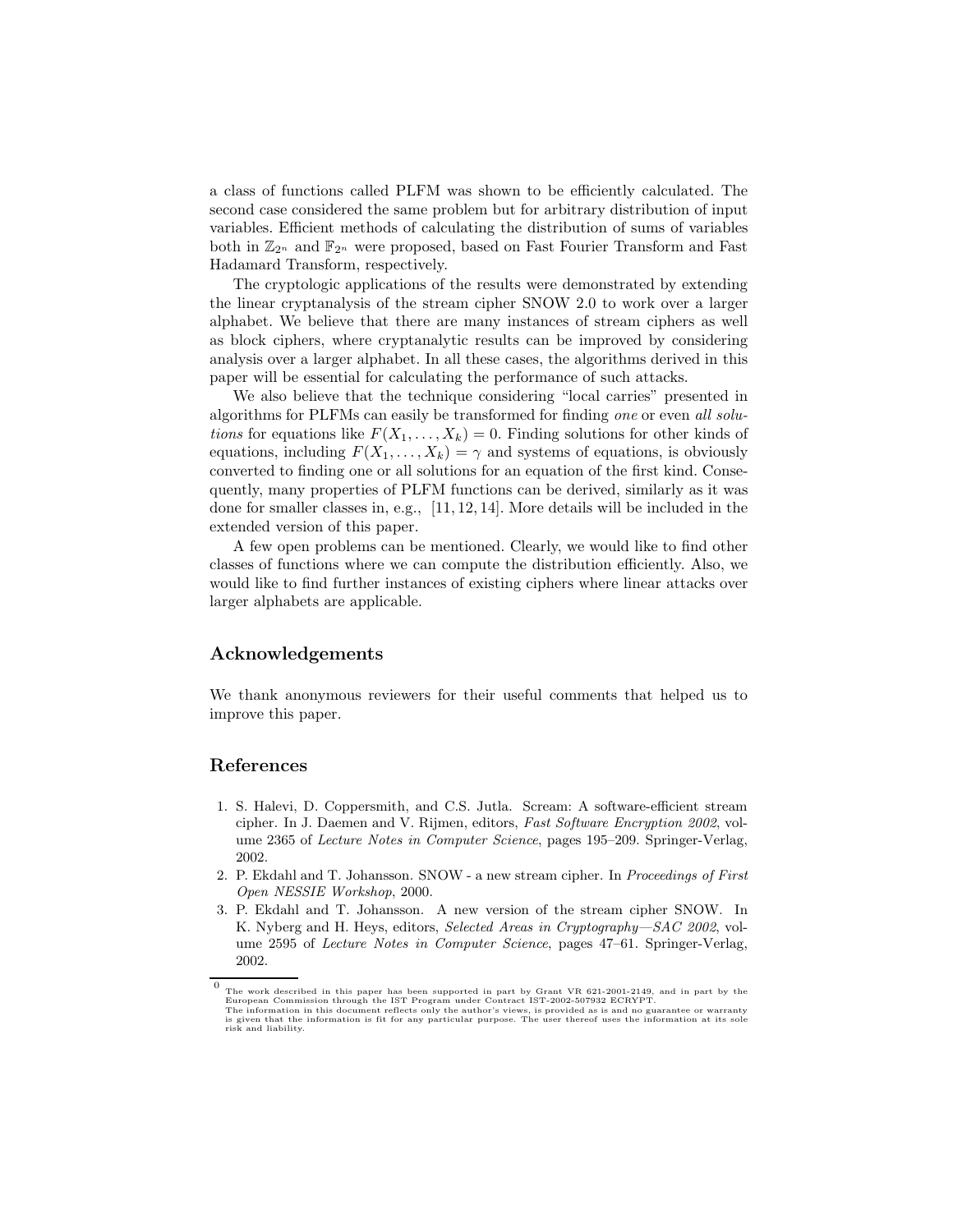- 4. P. Hawkes and G.G. Rose. Primitive specification and supporting documentation for SOBER-t16 submission to NESSIE. In *Proceedings of First Open NESSIE Workshop*, 2000. Available at http://www.cryptonessie.org, Accessed August 18, 2005.
- 5. P. Hawkes and G.G. Rose. Primitive specification and supporting documentation for SOBER-t32 submission to NESSIE. In *Proceedings of First Open NESSIE Workshop*, 2000. Available at http://www.cryptonessie.org, Accessed August 18, 2005.
- 6. N. Smart. Cryptography: An Introduction, 2003.
- 7. M. Briceno, I. Goldberg, and D. Wagner. A pedagogical implementation of A5/1. Available at http://jya.com/a51-pi.htm, Accessed August 18, 2005, 1999.
- 8. T. Johansson and A. Maximov. A Linear Distinguishing Attack on Scream. In *Information Symposium in Information Theory—ISIT 2003*, page 164. IEEE, 2003.
- 9. P. Ekdahl and T. Johansson. Distinguishing attacks on SOBER-t16 and SOBERt32. In J. Daemen and V. Rijmen, editors, *Fast Software Encryption 2002*, volume 2365 of *Lecture Notes in Computer Science*, pages 210–224. Springer-Verlag, 2002.
- 10. Jovan DJ. Golić and Philip Hawkes. Vectorial approach to fast correlation attacks. *Designs, Codes, and Cryptography*, 35(1):5–19, 2005.
- 11. Helger Lipmaa and Shiho Moriai. Efficient algorithms for computing differential properties of addition. In *Fast Software Encryption 2001*, pages 336–350. Springer-Verlag, 2002.
- 12. Helger Lipmaa, Johan Wallén, and Philippe Dumas. On the additive differential probability of exclusive-or. In *Fast Software Encryption 2004*, pages 317–331, 2004.
- 13. Alexander Maximov. On linear approximation of modulo sum. In *Fast Software Encryption 2004*, pages 483–484, 2004.
- 14. Helger Lipmaa. On differential properties of pseudo-hadamard transform and related mappings. In *Progress in Cryptology—INDOCRYPT 2002*, pages 48–61. Springer-Verlag, 2002.
- 15. Jovan Dj. Golic and Guglielmo Morgari. Vectorial fast correlation attacks. *Cryptology ePrint Archive, Report 2004/247*, 2004.
- 16. A. Klimov and A. Shamir. A new class of invertible mappings. In *CHES '02: Revised Papers from the 4th International Workshop on Cryptographic Hardware and Embedded Systems*, pages 470–483. Springer-Verlag, 2003.
- 17. T. Cormen, C. Leiserson, R. Rivest, and C. Stein. *Introduction to Algorithms*. MIT Press, 2001.
- 18. D. Watanabe, A. Biryukov, and C. De Canniere. A distinguishing attack of SNOW 2.0 with linear masking method. In *Selected Areas in Cryptography—SAC 2003*, pages 222–233. Springer-Verlag, 2003.
- 19. D. Coppersmith, S. Halevi, and C.S. Jutla. Cryptanalysis of stream ciphers with linear masking. In M. Yung, editor, *Advances in Cryptology—CRYPTO 2002*, volume 2442 of *Lecture Notes in Computer Science*, pages 515–532. Springer-Verlag, 2002.
- 20. J.D. Golić. Linear models for keystream generators. *IEEE Transactions on Computers*, 45(1):41–49, January 1996.
- 21. P. Junod. On the optimality of linear, differential and sequential distinguishers. In *Advances in Cryptology—EUROCRYPT 2003*, volume 2656 of *Lecture Notes in Computer Science*, pages 17–32. Springer-Verlag, 2003.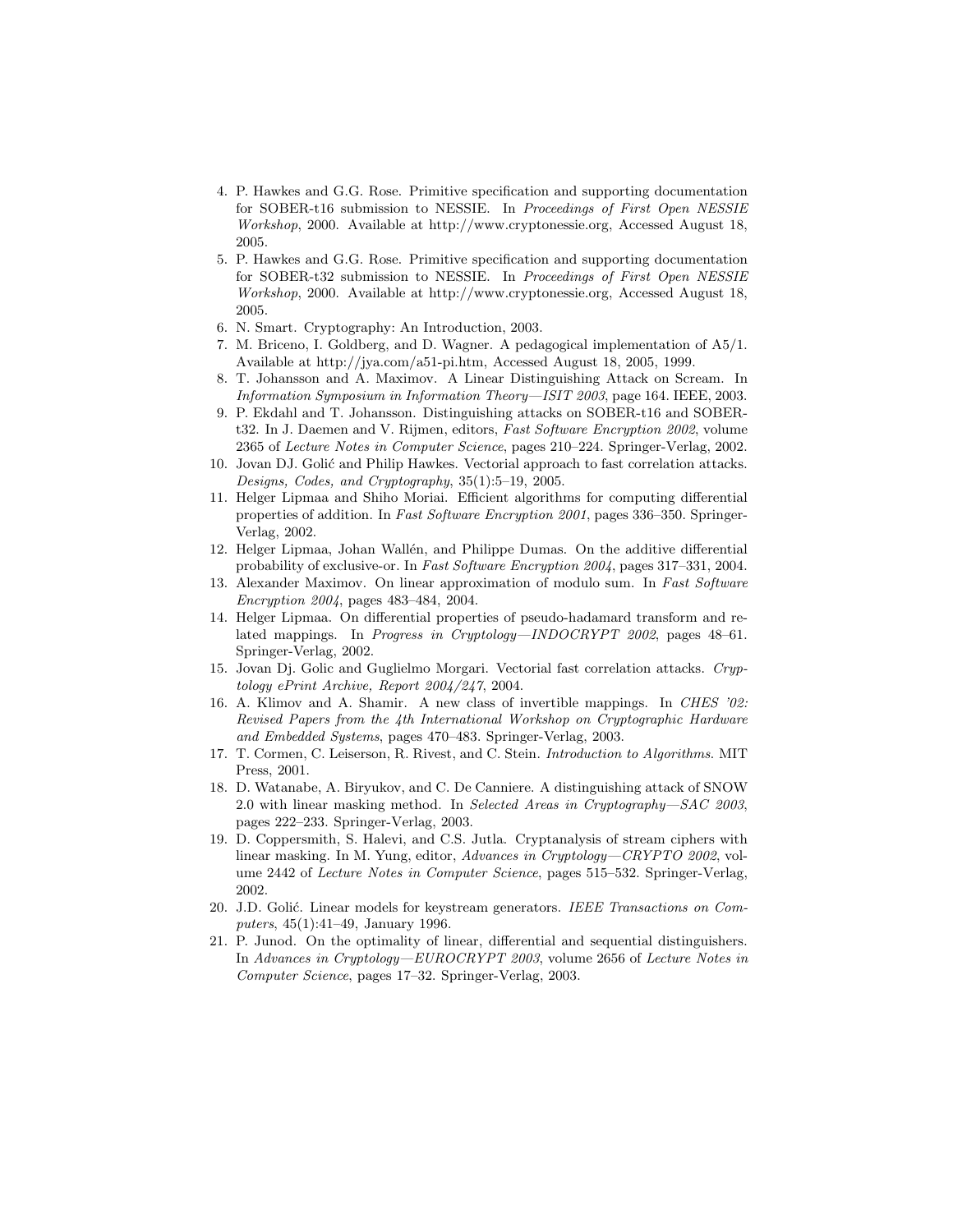### **Appendix A: Second Example From Real Cryptanalysis**

*Example 2. Let us have* k = 3 *uniformly distributed independent random variables*  $X_1, X_2, X_3 \in \mathbb{Z}_{2^{32}}$ , *i.e.*,  $n = 32$ . Assume in some cryptanalysis we perform *a linear approximation*  $'X_1 \boxplus X_2 \boxplus X_3 \rightarrow X_1 \oplus X_2 \oplus X_3 \oplus N'$ , where N is a *noise variable introduced due to the approximation. The task is to find the bias of the noise variable* N*.*

The expression for N is:  $N = (X_1 + X_2 + X_3)$  $) \oplus X_1 \oplus X_2 \oplus X_3 \mod 2^{32},$ 

$$
\begin{array}{c|c}\n\hline\n & A_1 \\
\hline\n & B_1\n\end{array}
$$

which is a PLFM with only one  $A$  term. The maximum carry-bit index value is  $\theta_{\text{max}} = (k_1^+ + 1) = 3$ . Since no constants are involved all matrices  $M_{*|t}$  for all t's are the same. Hence, only two matrices  $M_{0|0}$  and  $M_{1|0}$  have to be constructed, using Theorem 1.

$$
M_{\gamma_0=0|t=0} = \begin{pmatrix} 4 & 0 & 0 \\ 4 & 0 & 4 \\ 0 & 0 & 4 \end{pmatrix}, \qquad M_{\gamma_0=1|t=0} = \begin{pmatrix} 0 & 1 & 0 \\ 0 & 6 & 0 \\ 0 & 1 & 0 \end{pmatrix}.
$$
 (26)

The probability  $Pr{N = \gamma}$  can now be calculated efficiently. For example,  $\Pr\{N = \gamma = 0 \times 72\text{A}304\text{F8}\} = \frac{1}{2^{3 \cdot 32}}(1 \quad 1 \quad 1) \times \left(\prod_{t=n-1}^{0} M_{\gamma[t:t]|0}\right) \times (1 \quad 0 \quad 0)^{\text{T}} =$  $\frac{1}{2^{96}} \cdot 2187 \cdot 2^{51} \approx 0.266967773/2^{32}$ . Note that the probability for an odd  $\gamma$  is 0. To calculate one probability the number of  $32 \cdot 3^2 + 3 = 291$  operations is required. Hence, to calculate the complete distribution would take  $291 \cdot 2^{32}$  operations.

However, this time complexity can be reduced significantly with specific data structures use, which we call "fast-tables". Each table is of size  $2^{16}$  entries, which contain 3-dimentional vectors. These tables are precomputed as shown in Figure on the right. This precomputation requires  $2^{16} \cdot 2$ .  $3^2 = 9 \cdot 2^{17}$  operations. The advantage is that any probability can now be derived as just one scalar product

1. *Data structures:*  $FastT[2][0 \dots 2^{16} - 1] - two 'fast-tables'$ 2. *Initialisation:*  $FastT[0][0] = (1 \ 0 \ 0), FastT[1][0] = (1 \ 1 \ 1)$ 3. *Precomputation of the tables:* for  $t = 0 \dots 15$ for  $x = 1, 0$  (*note, the order is backward*) for  $Y = 0...2^t - 1$ *z* FastT[0][ $x$ || $Y_t$ ] =  $M_{x|t}$ ×FastT[0][ $Y$ ]  $FastT[1][x||Y_t] = FastT[1][Y] \times M_{x|n-t-1}$ Fast-tables precomputation algorithm.  $Z^2 Y_t$  is a t-bit value of Y. I.e., in C/C++ it would look like:  $(x||Y_t) \Rightarrow (x \le t) | Y_t$ 

$$
\Pr\{N=\gamma\} = \frac{1}{2^{3\cdot 32}} \cdot \langle \text{FastT}[0][\overline{\gamma_{15} \dots \gamma_0}], \text{ FastT}[1][\overline{\gamma_{16} \dots \gamma_{31}}] > ^4, \tag{27}
$$

which takes only 3 operations (instead of 291). Finally, the bias  $\epsilon$  can be derived as follows:

 $4$  Note, the input for FastT[1][ $\cdot$ ] is bit-reversed.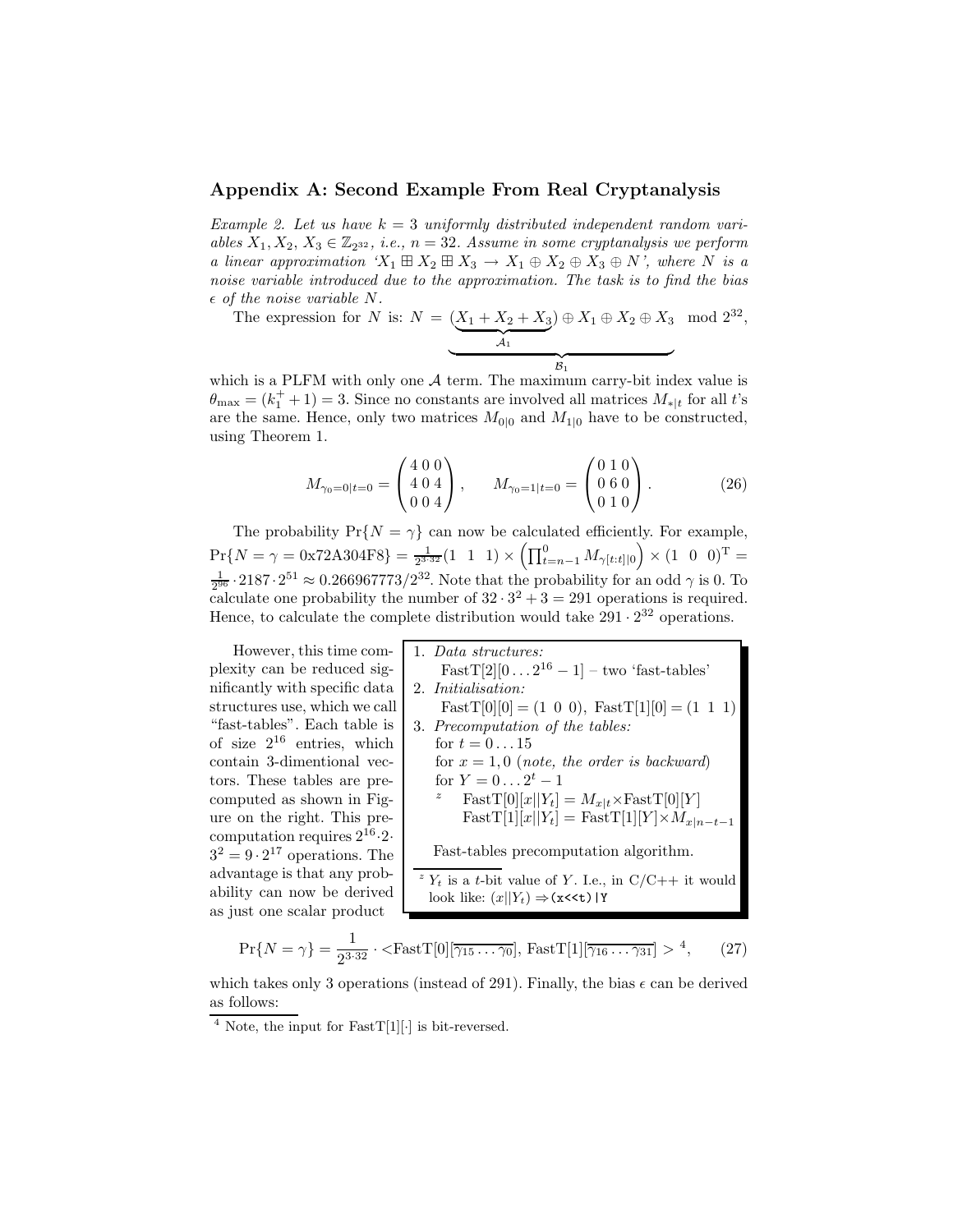1.  $\epsilon = 0.5$  *(the bias for odd values of*  $\gamma$ *)*<br>2. for  $\gamma = 0 \dots 2^{31} - 1$  *(only even 2* $\gamma$ *'s are consider*  $(only even 2\gamma's are considered)$  $\epsilon + = |Pr\{N = 2\gamma\} - 2^{-32}|$ 

The total time for this solution is the following sum:  $2 \cdot 2^3 \cdot 3 = 48 - \text{to}$ compute matrices,  $9 \cdot 2^{17}$  – to precompute fast-tables, and  $3 \cdot 2^{31}$  – to calculate the bias  $\epsilon$ . In total 6443630640  $\approx 2^{32.585}$  number of operations is required. To calculate the distribution of the noise variable  $N$  the same number of operations is needed, whereas the classical solution requires  $2^{96}$  operations. Note, when the question is only to find the bias  $\epsilon$  for some large distribution with memory limits conditions, the classical solution will fail with respect to the memory limits.  $\Box$ 

## **Appendix B: Data Structures for Large Distributions and Operations**

#### **B.1 Data Structure Proposal**

Assume we want to operate on a distribution of size  $2<sup>n</sup>$ , but, however, the operation memory allows us to work only with a distribution of size at most  $2^m$ , where  $m < n$ . If this is the case, to be able to work with large distributions of size  $2^n$  we then propose to use *hard disk memory (HDD)*. Let

 $r = n - m$ ,

then one need to create  $2^r$  files on HDD, which we denote as  $\text{File}_{(0...2^r-1)}^r$ , to store one distribution table. The upper parameter  $r$  denotes the number of files to be created  $(2<sup>r</sup>)$ , and the index on the bottom is the selector of a particular file. Sometimes we will write also  $\text{File}_{X:(A)}^r$  to show that this is the sub distribution file A for the random variable  $X$ . Each file stores the corresponding sub distribution of size  $2^m$ . I.e., the probability  $Pr\{X = X_0\}$  can be accessed by

$$
\Pr\{X = X_0\} = \text{File}_{X:(X_0[m:n-1])}^r[X_0 \mod 2^m].\tag{28}
$$

Note that the *upper*  $r = (n - m)$  bits select the file, and the *lower* m bits are the cell index in the sub distribution.

The operation memory is regarded as *a fast memory*, whereas the HDD memory is regarded as *a very slow memory*. Working with such data structure frequent access (loading and saving) to the files on HDD should be avoided, since these operations are extremely much slower than an access to the memory. I.e., the most operations have to be done in the operation memory domain, and the number of access to the files has to be reduced as much as possible. In the next parts of this Appendix we present efficient solutions to apply common algorithms when operating on large distributions with the proposed data structures.

#### **B.2 A PLFM Distribution Construction**

For a given pseudo-linear function  $F(\cdot)$  modulo  $2^n$  its distribution can be constructed as follows.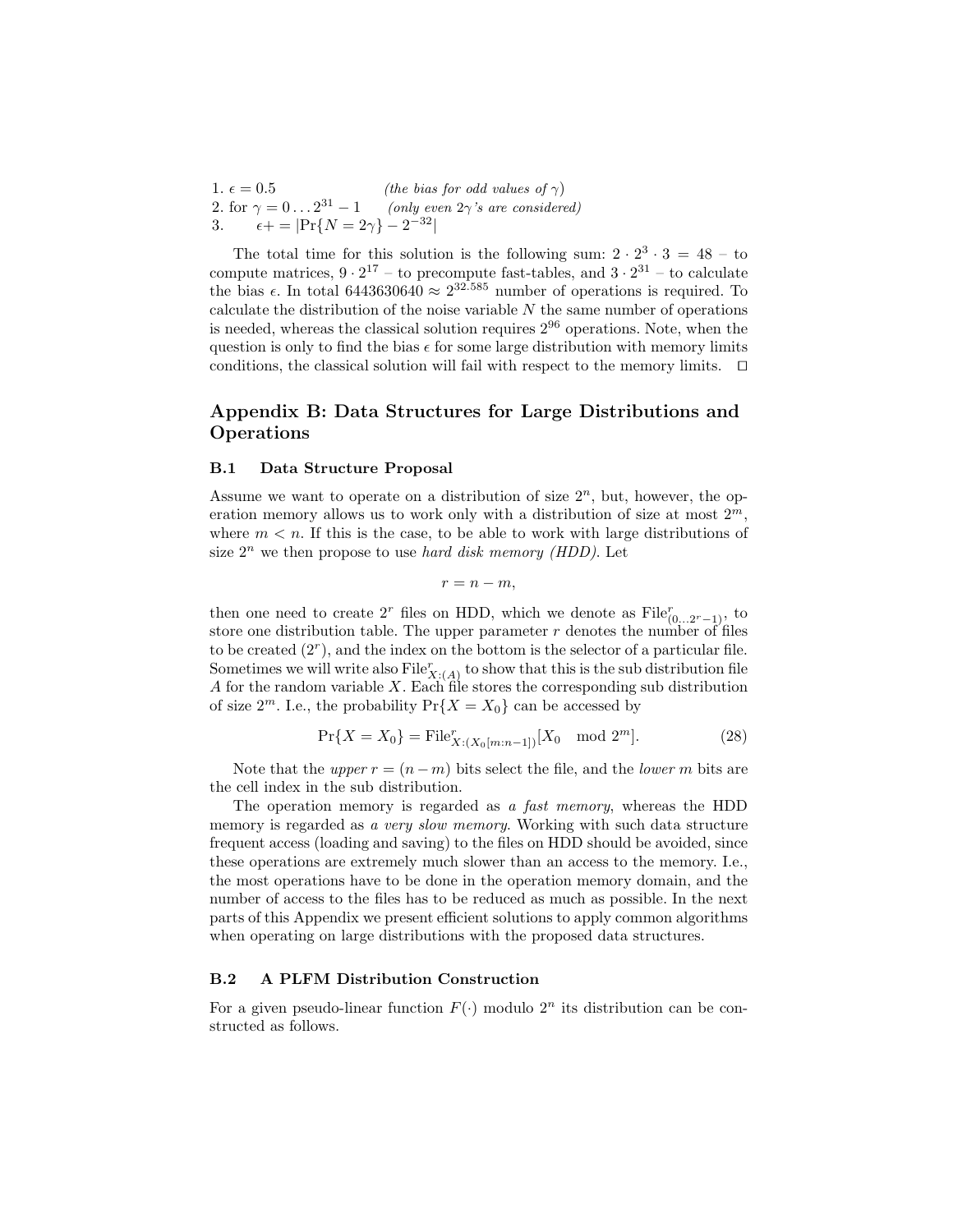- 1. for  $A = 0...2^r 1$
- 2. load sub distribution SubDist $[\cdot] \leftarrow \mathrm{File}_{(A)}^r$
- 3. calculate the vector  $v = \begin{pmatrix} 1 & 1 & \dots & 1 \end{pmatrix} \times \left( \prod_{t=r-1}^{0} M_{A[t:t]|t+m} \right)$
- 4. for  $B = 0... 2^m$

5. SubDist[B] = Pr{F = 
$$
\overline{AB}
$$
} =  $v \times (\prod_{t=m-1}^{0} M_{B[t:t]|t}) \times (1 \ 0 \dots \ 0)^{T}$ 

6. save sub distribution  $\text{File}_{(A)}^r \leftarrow \text{SubDist}[\cdot]$ 

This algorithm requires to access each file once. Additionally, the steps 3 and 5 could be done more efficient with precomputed fast-tables (see, e.g. Appendix A).

### **B.3** A Function  $Y = F(X)$  Evaluation Distribution

Let us have a distribution  $D_X$  of a random variable X, stored in data structures as suggested before. Let us also have a function defined on one variable  $F(X)$ . We need to construct the distribution of  $Y = F(X)$  in an efficient way. As an example, this function could be a multiplication  $\alpha \cdot X$  in some finite field, a permutation of  $X$ , a multiplication on a matrix, or some other function on  $X$  in general.

One could take the values of  $X$  consecutively, and then each time calculate Y . The problem appears when the consecutive values Y should be stored in different files. It could happen that we need to access the Y's files  $O(2^n)$  times, which is expensive in time.

We suggest the following algorithm containing three stages. In the first stage the function is evaluated and the resulting  $Y$ 's are separated into two files (bins), according to the upper bit value. In the second stage we perform *binary sorting* algorithm, each time dividing each bin into two new bins. The third stage accumulates probabilities from the bins and transfer the resulting sub distributions to the data structures of Y (files).

*Stage I: Evaluate*  $Y = F(X)$  *and separate into two files (narrowed distribution)* 

1. create two files (bins)  $f_0 = \sqrt[*]{\text{File}}^1_{Y:(0)}$  and  $f_1 = \sqrt[*]{\text{File}}^1_{Y:(1)}$ 2. for all  $A = 0...2^{n-m} - 1$ 3. load sub distribution  $\text{SubDist}_X[\cdot] \leftarrow \text{File}_{X:(A)}^r$ 4. for all  $B = 0... 2<sup>m</sup> - 1$ 5. Evaluate  $Y_0 = F(A||B)$ 6. Save the *pair*  $f_{Y_0[n-1:n-1]} \leftarrow$  (SubDist<sub>X</sub>[B], Y<sub>0</sub>) 7. close the files  $f_0$  and  $f_1$ *Stage II: Expand the files* \*File $^1_{Y:(A_1)} \rightarrow$  \*File $^2_{Y:(A_2)} \rightarrow \cdots \rightarrow$  \*File $^r_{Y:(A_r)}$ 1. for  $k = 1...r - 1$ 2. for all  $A = 0...2^k - 1$ 3. open two files  $f_0 = {}^* \text{File}_{Y:(A||0)}^{k+1}$  and  $f_1 = {}^* \text{File}_{Y:(A||1)}^{k+1}$ 4. while( not the end of the file \* $\text{File}_{Y:(A)}^k$ ) 5. read the pair  $(p, Y_0) \leftarrow$  \*File $_{Y:(A)}^k$ 6. save the pair  $f_{Y_0[n-k-1:n-k-1]} \leftarrow (p, Y_0)$ 7. close the files  $f_0$  and  $f_1$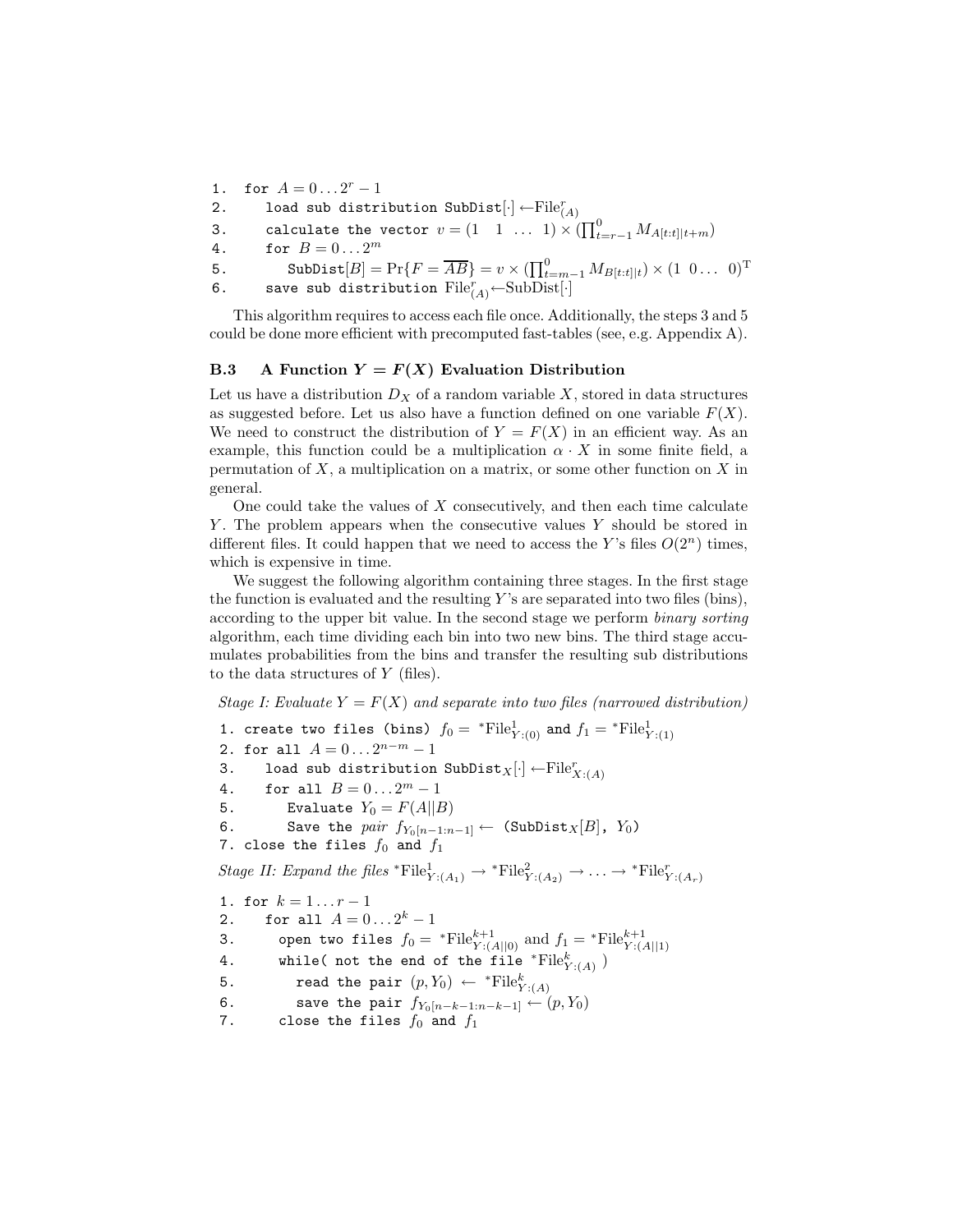*Stage III: Construct*  $\text{File}_{Y:(A)}^r$  from  ${}^*\text{File}_{Y:(A)}^r$ 

- 1. for all  $A = 0...2^r$
- 2. clear SubDist<sub>Y</sub>  $[0... 2<sup>m</sup> 1]$
- 3. while( not the end of the file \* $\text{File}_{Y:(A)}^r$ )
- 4. read the pair  $(p, Y_0) \leftarrow {}^{*} \text{File}_{Y : (A)}^k$
- 5. SubDist $_Y[Y_0]$ =SubDist $_Y[Y_0]+p$
- 6. save sub distribution  $\text{File}_{Y:(A)}^r$   $\leftarrow$  SubDist<sub>Y</sub>[.]

The complexity of this algorithm is  $O((1+r) \cdot 2^n)$ . However, the coefficient r in the complexity can be reduced with a small programming trick. If at the step II.3 we, instead, open  $2^d$  files (in Windows at most  $2^9$  files can be open at the same time), and perform not a binary sorting but a  $d$ -tuple bits sorting at once, then the complexity will be reduced to  $O((1 + r/d) \cdot 2^n)$ . For example, if the number of files is  $2^{16}$  (r=16), then with  $d = 8$  we can compute the distribution of any function  $F(X)$  by reading and storing distributions of size  $2<sup>n</sup>$  from the files only 3 times (instead of 17).

Note that in the implementation of FFT the first operation is the construction of the distribution  $D_{Rev(X)}$  for the *bit reverse* of the random variable X, which is just a sub case of the general problem of this sub section. We simply define the function  $Y = F(X)$  such that Y is the bit-reverse of X, and apply the algorithm above. There are other more nice and efficient solutions for this particular problem, but we only mention their existence.

### **B.4 Convolution over** *⊕*

To perform a convolution over  $\oplus$  we need to be able to perform FHT on the proposed data structures. We propose a modified FHT algorithm, where first local FHTs for sub distributions are separately performed, and then evaluate the "convolution" over the files as follows.

```
1. for A = 0...2^r - 1
```

```
2. load sub distribution SubDist[\cdot] \leftarrow \mathrm{File}_{(A)}^r
```

```
3. FHT(m, SubDist)
```

```
4. save sub distribution \text{File}^r_{(A)} \leftarrow \text{SubDist}[\cdot]
```

```
5. FHT∗(r, NULL) -- the same FHT as before but with another
                    butterfly function bfly∗(j+k, j+k+(1<<i)).
```
The modified butterfly function bfly<sup>∗</sup> is

```
1. bfly<sup>*</sup>(A, B)2. load SubDist<sub>1</sub>[\cdot] \leftarrow \text{File}_{(A)}^{r} and SubDist<sub>2</sub>[\cdot] \leftarrow \text{File}_{(B)}^{r}3. for i = 0...2^m - 14. bfly(SubDist<sub>1</sub>[i], SubDist<sub>2</sub>[i])
5. save \text{File}_{(A)}^r \leftarrow \text{SubDist}_1[\cdot] and \text{File}_{(B)}^r \leftarrow \text{SubDist}_2[\cdot]
```